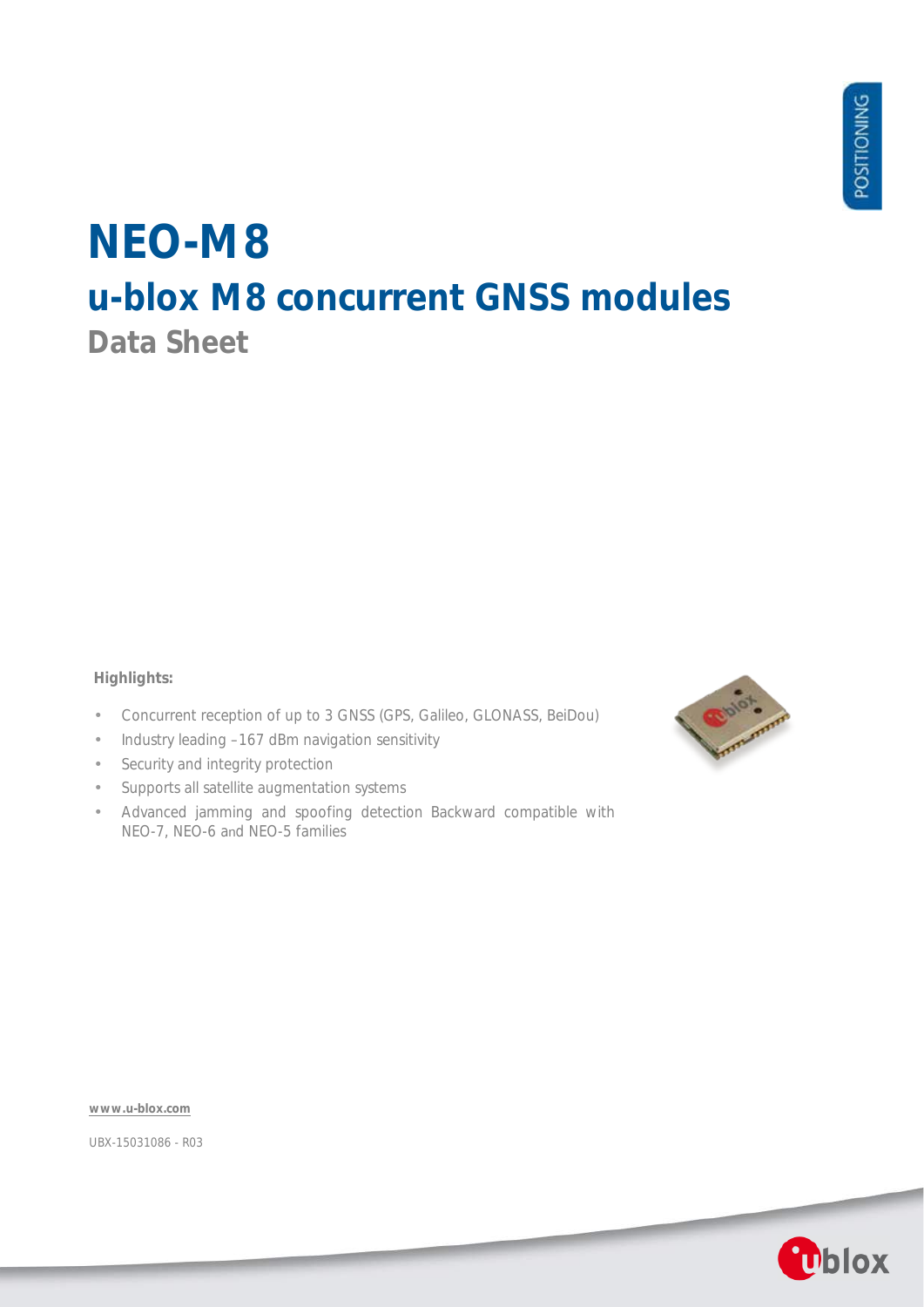

| Document Information     |                                   |             |  |  |  |  |
|--------------------------|-----------------------------------|-------------|--|--|--|--|
| Title                    | NEO-M8                            |             |  |  |  |  |
| Subtitle                 | u-blox M8 concurrent GNSS modules |             |  |  |  |  |
| Document type            | Data Sheet                        |             |  |  |  |  |
| Document number          | UBX-15031086                      |             |  |  |  |  |
| <b>Revision and Date</b> | R <sub>0</sub> 3                  | 05-Aug-2016 |  |  |  |  |
| Document status          | Product Information               |             |  |  |  |  |
|                          |                                   |             |  |  |  |  |

#### **Document status explanation**

| Objective Specification      | Document contains target values. Revised and supplementary data will be published later.                 |
|------------------------------|----------------------------------------------------------------------------------------------------------|
| Advance Information          | Document contains data based on early testing. Revised and supplementary data will be published later.   |
| Early Production Information | Document contains data from product verification. Revised and supplementary data may be published later. |
| Production Information       | Document contains the final product specification.                                                       |

#### **This document applies to the following products:**

| <b>Product name</b> | Type number  | ROM/FLASH version | <b>PCN</b> reference |
|---------------------|--------------|-------------------|----------------------|
| NFO-M8N             | NFO-M8N-0-10 | Flash FW SPG 3.01 | LIBX-15030279        |
| NFO-M8O             | NFO-M8O-0-10 | ROM SPG 3.01      | LIBX-16013121        |
| NFO-M8M             | NFO-M8M-0-10 | ROM SPG 3.01      | LIBX-16013121        |

u-blox® is a registered trademark of u-blox Holding AG in the EU and other countries. ARM® is the registered trademark of ARM Limited in the EU and other countries.

u-blox reserves all rights to this document and the information contained herein. Products, names, logos and designs described herein may in whole or in part be subject to intellectual property rights. Reproduction, use, modification or disclosure to third parties of this document or any part thereof without the express permission of u-blox is strictly prohibited.

The information contained herein is provided "as is" and u-blox assumes no liability for the use of the information. No warranty, either express or implied, is given, including but not limited, with respect to the accuracy, correctness, reliability and fitness for a particular purpose of the information. This document may be revised by u-blox at any time. For most recent documents, visit www.u-blox.com. Copyright © 2016, u-blox AG.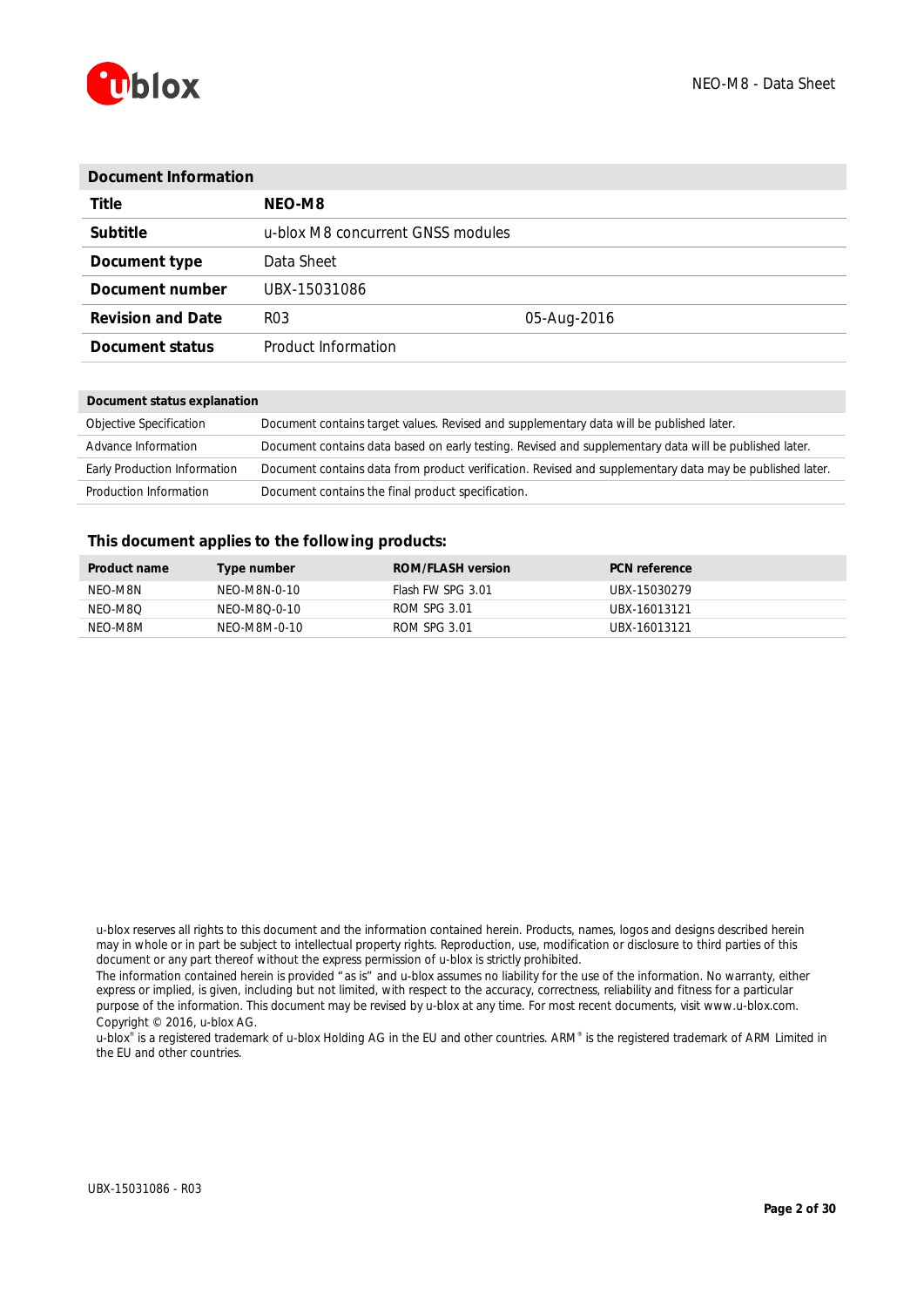

# <span id="page-2-0"></span>**Contents**

| 1     |        |  |
|-------|--------|--|
| 1.1   |        |  |
| 1.2   |        |  |
| 1.3   |        |  |
| 1.4   |        |  |
| 1.5   |        |  |
| 1.5.1 |        |  |
| 1.5.2 |        |  |
| 1.5.3 |        |  |
| 1.5.4 |        |  |
| 1.6   |        |  |
| 1.6.1 |        |  |
| 1.6.2 |        |  |
| 1.6.3 |        |  |
| 1.7   |        |  |
| 1.7.1 |        |  |
| 1.7.2 |        |  |
| 1.7.3 |        |  |
| 1.7.4 |        |  |
| 1.8   |        |  |
| 1.9   |        |  |
| 1.10  |        |  |
| 1.11  |        |  |
| 1.12  |        |  |
| 1.13  |        |  |
| 1.14  |        |  |
|       | 1.14.1 |  |
|       | 1.14.2 |  |
| 1.15  |        |  |
| 1.16  |        |  |
| 1.17  |        |  |
|       | 1.17.1 |  |
|       | 1.17.2 |  |
|       | 1.17.3 |  |
|       | 1.17.4 |  |
| 1.18  |        |  |
|       | 1.18.1 |  |
|       | 1.18.2 |  |
| 1.19  |        |  |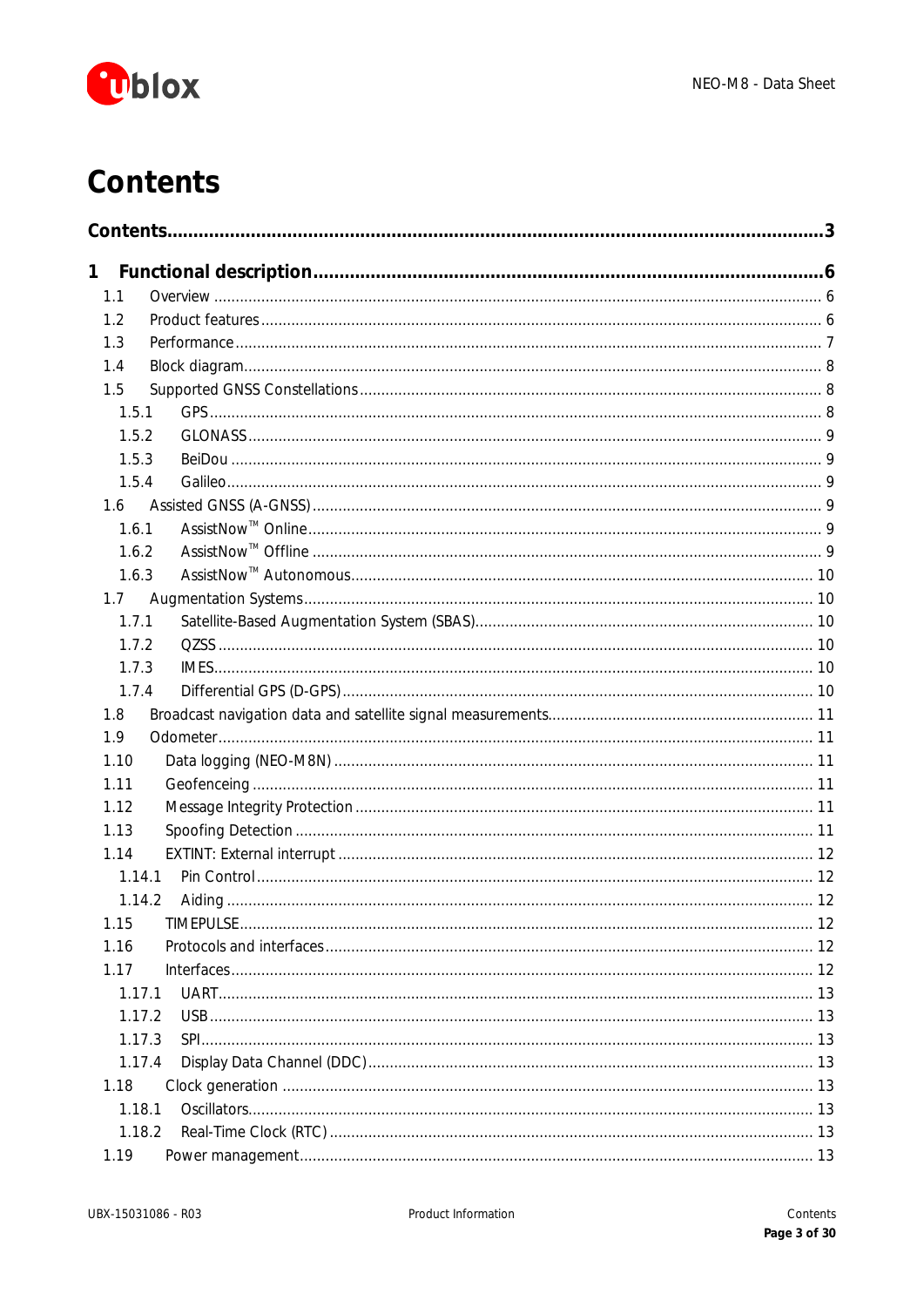

|                | 1.19.1         |      |
|----------------|----------------|------|
|                | 1.19.2         |      |
|                | 1.19.3         |      |
|                | 1.19.4         |      |
|                | 1.20           |      |
|                | 1.21           |      |
|                |                |      |
| 2 <sup>1</sup> |                |      |
|                | 2.1            |      |
|                | 2.2            |      |
|                |                |      |
| 3 <sup>1</sup> |                |      |
|                | 3.1            |      |
|                |                |      |
| $\overline{4}$ |                |      |
|                | 4.1            |      |
|                | 4.2            |      |
|                | 4.3            |      |
|                | 4.4            |      |
|                | 4.4.1          |      |
|                | 4.5            |      |
|                |                |      |
| 5              |                |      |
|                |                |      |
|                |                |      |
| 6              |                |      |
|                | 6.1            |      |
|                | 6.2            |      |
| $\overline{7}$ |                |      |
|                |                |      |
|                | 7.1<br>7.1.1   |      |
|                |                |      |
|                | 7.1.2<br>Tapes | . 25 |
|                | 7.2            |      |
|                | 7.2.1          |      |
|                | 7.2.2          |      |
|                | 7.2.3          |      |
|                |                |      |
| 8              |                |      |
| 9              |                |      |
|                | 9.1            |      |
|                | 9.2            |      |
|                | 9.3            |      |
|                |                |      |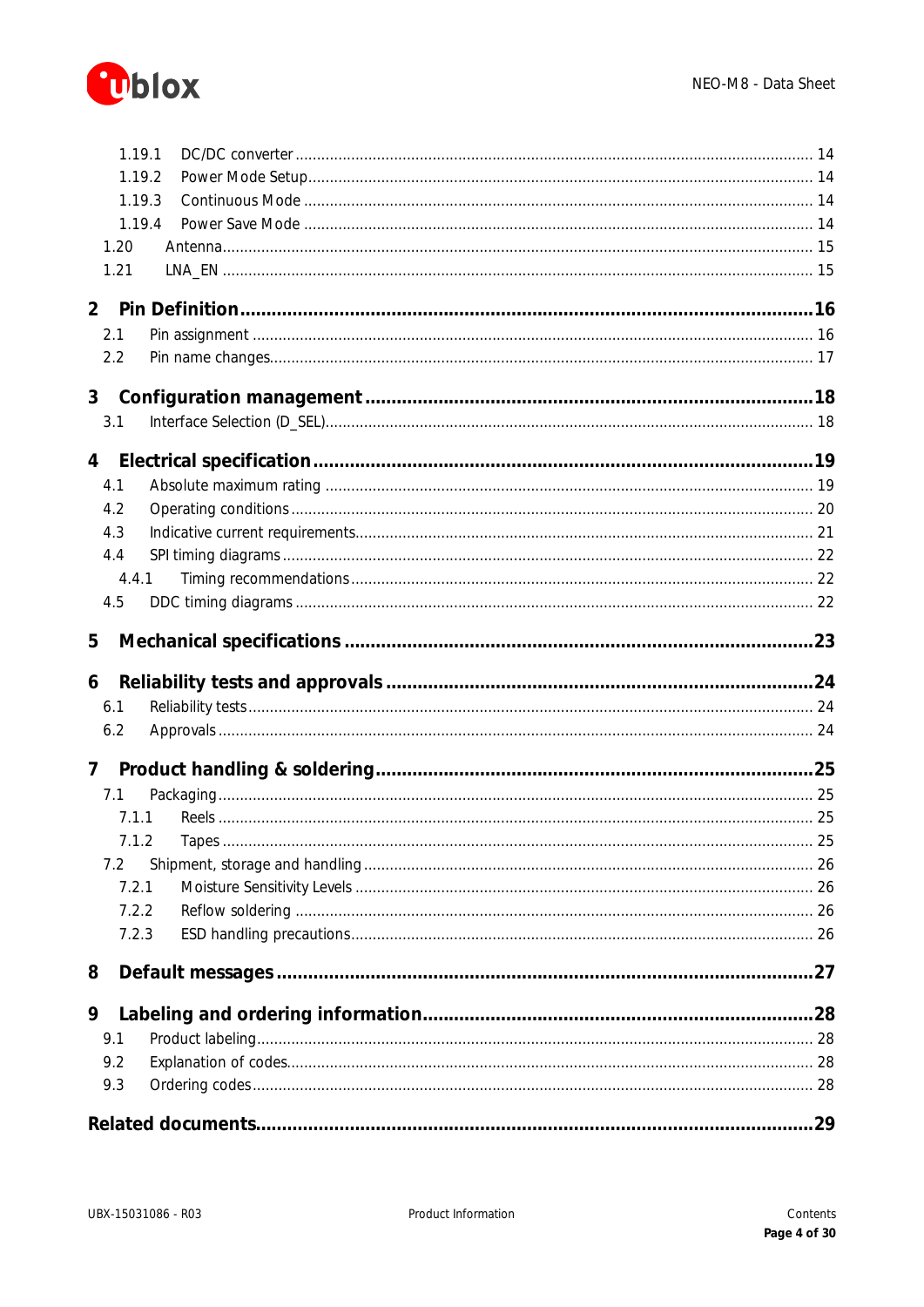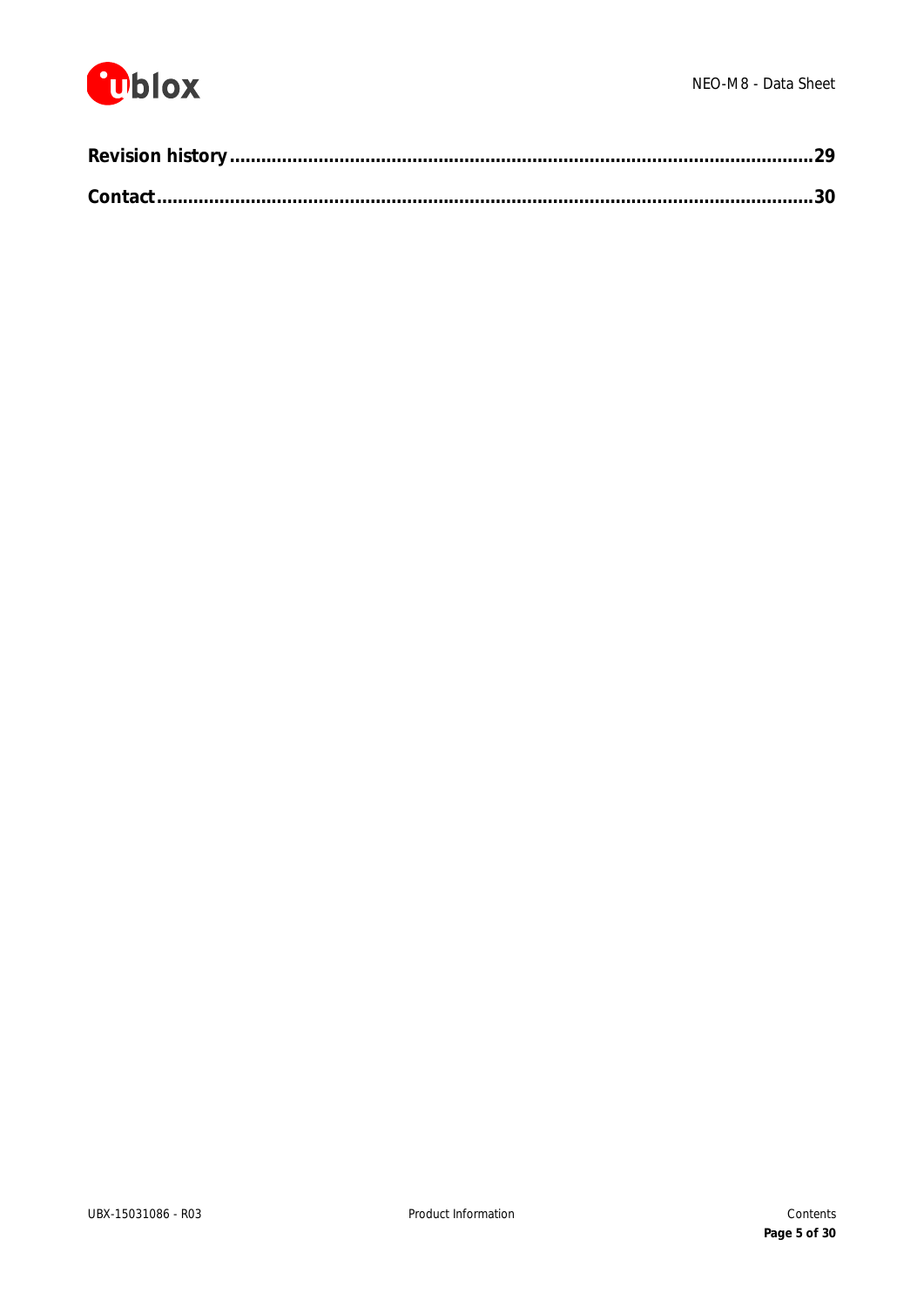

# <span id="page-5-0"></span>**1 Functional description**

# <span id="page-5-1"></span>**1.1 Overview**

The NEO-M8 series of concurrent GNSS modules is built on the high performing u-blox M8 GNSS engine in the industry proven NEO form factor.

The NEO-M8 series utilizes concurrent reception of up to three GNSS systems (GPS/Galileo together with BeiDou or GLONASS), recognizes multiple constellations simultaneously and provides outstanding positioning accuracy in scenarios where urban canyon or weak signals are involved. For even better and faster positioning improvement, the NEO-M8 series supports augmentation of QZSS, GAGAN and IMES together with WAAS, EGNOS, MSAS. The NEO-M8 series also supports message integrity protection, geofencing, and spoofing detection with configurable interface settings to easily fit to customer applications. The NEO form factor allows easy migration from previous NEO generations.

The NEO-M8M is optimized for cost sensitive applications, while NEO-M8N/M8Q provides best performance and easier RF integration. The NEO-M8N offers high performance also at low power consumption levels. The futureproof NEO-M8N includes an internal Flash that allows future firmware updates. This makes NEO-M8N perfectly suited to industrial and automotive applications.

The DDC (I2C compliant) interface provides connectivity and enables synergies with most u-blox cellular modules. For RF optimization the NEO-M8N/Q features an additional front-end LNA for easier antenna integration and a front-end SAW filter for increased jamming immunity.

u-blox M8 modules use GNSS chips qualified according to AEC-Q100, are manufactured in ISO/TS 16949 certified sites, and fully tested on a system level. Qualification tests are performed as stipulated in the ISO16750 standard: "Road vehicles – Environmental conditions and testing for electrical and electronic equipment".

The u-blox NEO-M8 modules can also benefit from the u-blox AssistNow assistance service. The Online service provides GNNS broadcast parameters, e.g. ephemeris, almanac plus time or rough position to reduce the receiver's time to first fix significantly and improve acquisition sensitivity. The extended validity of AssistNow Offline data (up to 35 days) and AssistNow Autonomous data (up to 6 days) provide faster acquisition after a long off time.

See section [1.6](#page-8-3) for more information concerning the NEO-M8 related AssistNow Assistance.

| Model   |                         | Category            |                |        |                             |         | <b>GNSS</b> |        |                                 |                       | Supply           |      | Interfaces |   |                                  |                      |              |                          |                | <b>Features</b> |            |                  |                                                |           |          | Grade        |            |
|---------|-------------------------|---------------------|----------------|--------|-----------------------------|---------|-------------|--------|---------------------------------|-----------------------|------------------|------|------------|---|----------------------------------|----------------------|--------------|--------------------------|----------------|-----------------|------------|------------------|------------------------------------------------|-----------|----------|--------------|------------|
|         | Standard Precision GNSS | High Precision GNSS | Dead Reckoning | Timing | QZSS<br>$\overline{}$<br>ξġ | GLONASS | Galileo     | BeiDou | GNSS<br>Concurrent<br>Number of | ⋗<br>3.6<br>><br>1.65 | ⋗<br>3.6<br>2.7V | UART | USB        | 혽 | DDC (I <sup>2</sup> C compliant) | Programmable (Flash) | Data logging | <b>SAW</b><br>Additional | Additional LNA | crystal<br>RTC  | Oscillator | Built-in antenna | Addns<br>antenna<br>and supervisor<br>Built-in | Timepulse | Standard | Professional | Automotive |
| NEO-M8N | ٠                       |                     |                |        | ٠                           |         |             | ٠      | 3                               |                       | ٠                |      |            |   |                                  |                      |              |                          |                |                 |            |                  |                                                |           |          |              |            |
| NEO-M8Q | ٠                       |                     |                |        | ٠                           |         |             |        | 3                               |                       | ٠                |      |            |   |                                  |                      |              |                          |                |                 | т          |                  |                                                | H,        |          |              |            |
| NEO-M8M | $\bullet$               |                     |                |        | ٠                           |         |             | ٠      | 3                               | ٠                     |                  | ٠    |            |   |                                  |                      |              |                          |                | $\bullet$       | C          |                  |                                                |           |          |              |            |

# <span id="page-5-2"></span>**1.2 Product features**

ক্তে

 $C = Crystal / T = TCXO$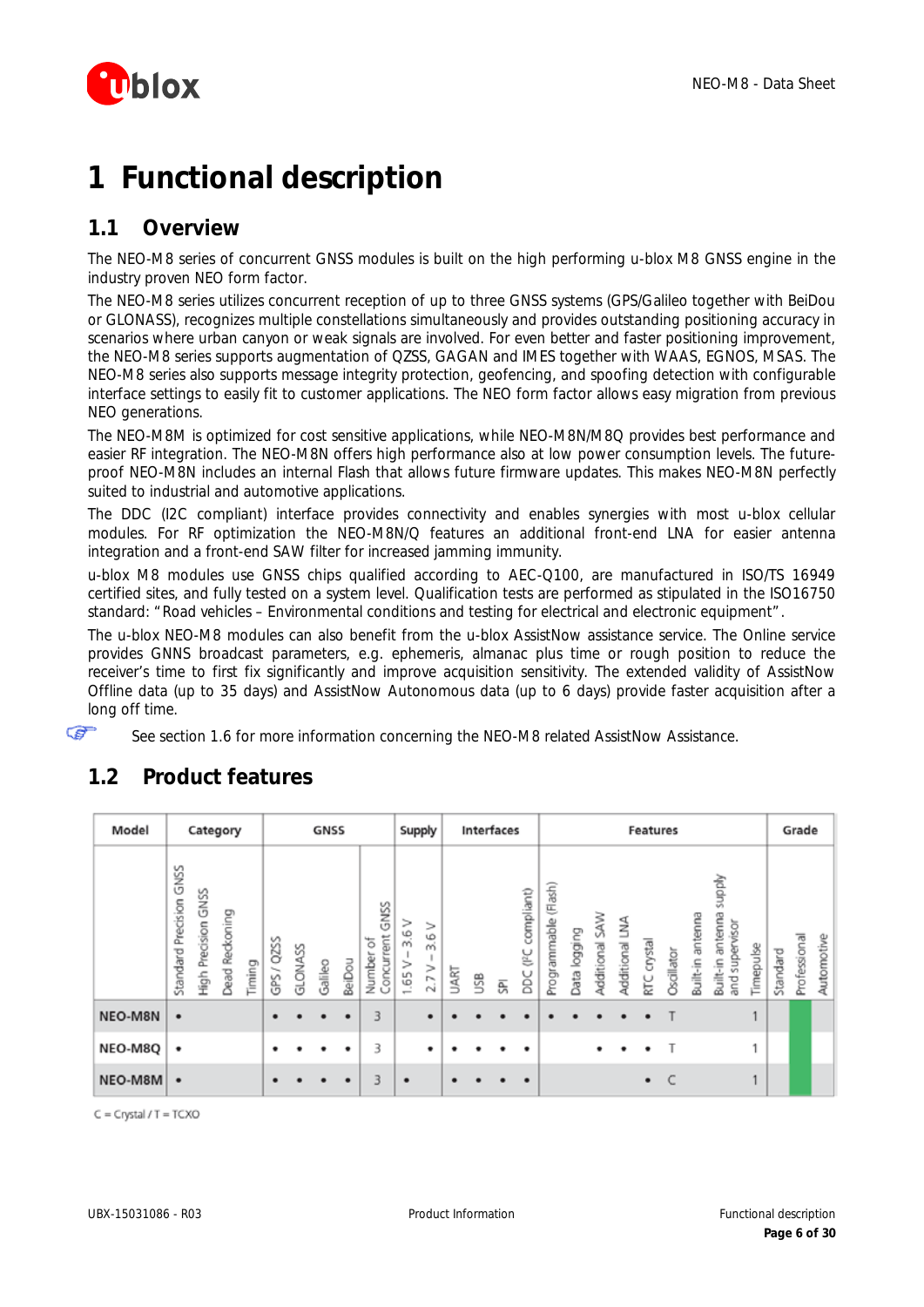

# <span id="page-6-0"></span>**1.3 Performance**

| Parameter                                    | Specification               |                                                                                          |                  |                 |                 |                  |
|----------------------------------------------|-----------------------------|------------------------------------------------------------------------------------------|------------------|-----------------|-----------------|------------------|
| Receiver type                                | 72-channel u-blox M8 engine | GPS L1C/A, SBAS L1C/A, QZSS L1C/A, QZSS L1 SAIF, GLONASS L1OF, BeiDou B1I, Galileo E1B/C |                  |                 |                 |                  |
| Accuracy of time<br>pulse signal             | <b>RMS</b><br>99%           | 30 <sub>ns</sub><br>60 ns                                                                |                  |                 |                 |                  |
| Frequency of time<br>pulse signal            |                             | 0.25 Hz10 MHz<br>(configurable)                                                          |                  |                 |                 |                  |
| Operational limits <sup>1</sup>              | Dynamics                    | £4g                                                                                      |                  |                 |                 |                  |
|                                              | Altitude                    | 50,000 m                                                                                 |                  |                 |                 |                  |
|                                              | Velocity                    | 500 m/s                                                                                  |                  |                 |                 |                  |
| Velocity accuracy <sup>2</sup>               |                             | 0.05 <sub>m/s</sub>                                                                      |                  |                 |                 |                  |
| Heading accuracy <sup>2</sup>                |                             | 0.3 degrees                                                                              |                  |                 |                 |                  |
| <b>GNSS</b>                                  |                             | <b>GPS &amp; GLONASS</b>                                                                 | <b>GPS</b>       | <b>GLONASS</b>  | <b>BeiDou</b>   | Galileo          |
| Horizontal position<br>accuracy <sup>3</sup> |                             | 2.5 <sub>m</sub>                                                                         | 2.5 <sub>m</sub> | 4 m             | 3 <sub>m</sub>  | TBC <sup>4</sup> |
| NEO-M8N/Q                                    |                             |                                                                                          |                  |                 |                 |                  |
| Max navigation                               | NEO-M8N                     | 5 Hz                                                                                     | 10 Hz            | 10 Hz           | 10 Hz           | 10 Hz            |
| update rate                                  | NEO-M8Q                     | 10 Hz                                                                                    | 18 Hz            | 18 Hz           | 18 Hz           | 18 Hz            |
| Time-To-First-Fix <sup>5</sup>               | Cold start                  | 26s                                                                                      | 29 <sub>s</sub>  | 30 <sub>s</sub> | 34 <sub>s</sub> | 45s              |
|                                              | Hot start                   | 1 <sub>s</sub>                                                                           | 1 <sub>s</sub>   | 1 <sup>s</sup>  | 1 <sub>s</sub>  | 1 <sup>s</sup>   |
|                                              | Aided starts <sup>6</sup>   | 2 <sub>s</sub>                                                                           | 2s               | 2 <sub>s</sub>  | 3 <sub>s</sub>  | 7 <sub>s</sub>   |
| Sensitivity <sup>7</sup>                     | Tracking &<br>Navigation    | $-167$ dBm                                                                               | $-166$ dBm       | $-166$ dBm      | $-160$ dBm      | $-159$ dBm       |
|                                              | Reacquisition               | $-160$ dBm                                                                               | $-160$ dBm       | $-156$ dBm      | $-157$ dBm      | $-153$ dBm       |
|                                              | Cold start                  | $-148$ dBm                                                                               | $-148$ dBm       | $-145$ dBm      | $-143$ dBm      | $-138$ dBm       |
|                                              | Hot start                   | $-157$ dBm                                                                               | $-157$ dBm       | $-156$ dBm      | $-155$ dBm      | $-151$ dBm       |
| NEO-M8M                                      |                             |                                                                                          |                  |                 |                 |                  |
| Max navigation<br>update rate                |                             | 10 Hz                                                                                    | 18 Hz            | 18 Hz           | 18 Hz           | 18 Hz            |
| Time-To-First-Fix <sup>5</sup>               | Cold start                  | 26s                                                                                      | 30 <sub>s</sub>  | 33 <sub>s</sub> | 39 <sub>s</sub> | 57 <sub>s</sub>  |
|                                              | Hot start                   | 1 <sub>s</sub>                                                                           | 1 <sub>s</sub>   | 1 <sub>s</sub>  | 1 <sub>s</sub>  | 1 <sub>s</sub>   |
|                                              | Aided starts <sup>6</sup>   | 3 <sub>s</sub>                                                                           | 3s               | 3s              | 7 <sub>s</sub>  | 7 <sub>s</sub>   |
| Sensitivity <sup>7</sup>                     | Tracking &<br>Navigation    | $-164$ dBm                                                                               | $-164$ dBm       | $-163$ dBm      | $-160$ dBm      | $-154$ dBm       |
|                                              | Reacquisition               | $-160$ dBm                                                                               | $-159$ dBm       | $-156$ dBm      | $-155$ dBm      | $-152$ d $Bm$    |
|                                              | Cold start                  | $-148$ dBm                                                                               | $-147$ dBm       | $-145$ dBm      | $-143$ dBm      | $-133$ dBm       |
|                                              | Hot start                   | $-157$ dBm                                                                               | $-156$ dBm       | $-155$ dBm      | $-155$ dBm      | $-151$ dBm       |

**Table 1: NEO-M8 performance in different GNSS modes (default: concurrent reception of GPS and GLONASS incl. QZSS, SBAS)**

 $\overline{a}$ 

- 
- <sup>3</sup> CEP, 50%, 24 hours static, -130 dBm, > 6 SVs<br><sup>4</sup> To be confirmed when Galileo reaches full operational capability<br><sup>5</sup> All estallites at 130 dPm, except Calileo at 137 dPm

<sup>1</sup> Assuming Airborne < 4 g platform

<sup>2</sup> 50% @ 30m/s

<sup>&</sup>lt;sup>5</sup> All satellites at -130 dBm, except Galileo at -127 dBm

<sup>6</sup> Dependent on aiding data connection speed and latency

<sup>7</sup> Demonstrated with a good external LNA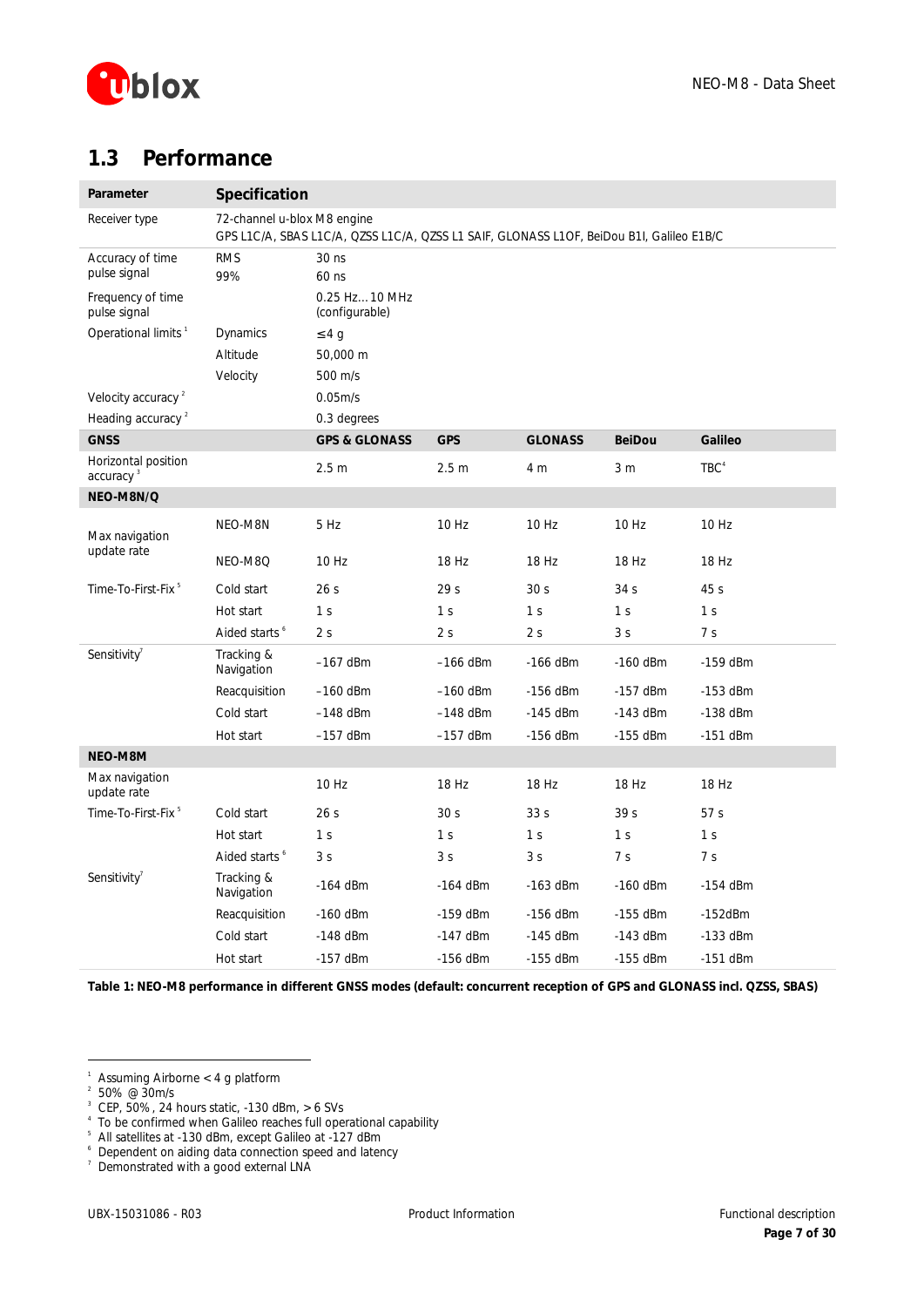

# <span id="page-7-0"></span>**1.4 Block diagram**



**Figure 1: NEO-M8 block diagram**

# <span id="page-7-1"></span>**1.5 Supported GNSS Constellations**

The NEO-M8 GNSS modules are concurrent GNSS receivers which can receive and track multiple GNSS systems: GPS, Galileo, GLONASS and BeiDou. Owing to the dual-frequency RF front-end architecture, either GLONASS or BeiDou can be processed concurrently with GPS and Galileo signals providing reception of three GNSS systems. By default the M8 receivers are configured for concurrent GPS and GLONASS, including SBAS and QZSS reception. If power consumption is a key factor, then the receiver should be configured for a single GNSS operation using GPS, Galileo, GLONASS or BeiDou and disabling QZSS and SBAS. The module can be configured to receive any single GNSS constellation or within the set of permissible combinations shown below.

| <b>GPS</b> | Galileo | <b>GLONASS</b> | BeiDou                   |
|------------|---------|----------------|--------------------------|
|            |         |                |                          |
|            |         | $\bullet$      | $\overline{\phantom{0}}$ |
|            |         | -              |                          |
|            | -       |                |                          |
|            |         |                |                          |
|            |         | $\bullet$      |                          |
|            |         | -              |                          |
|            |         |                |                          |

**Table 2 Permissible GNSS combinations (• = enabled)**

F ক্লে

The augmentation systems: SBAS and QZSS can be enabled only if GPS operation is configured. Galileo is not enabled as the default configuration.

### <span id="page-7-2"></span>**1.5.1 GPS**

The NEO-M8 positioning modules are designed to receive and track the L1C/A signals provided at 1575.42 MHz by the Global Positioning System (GPS).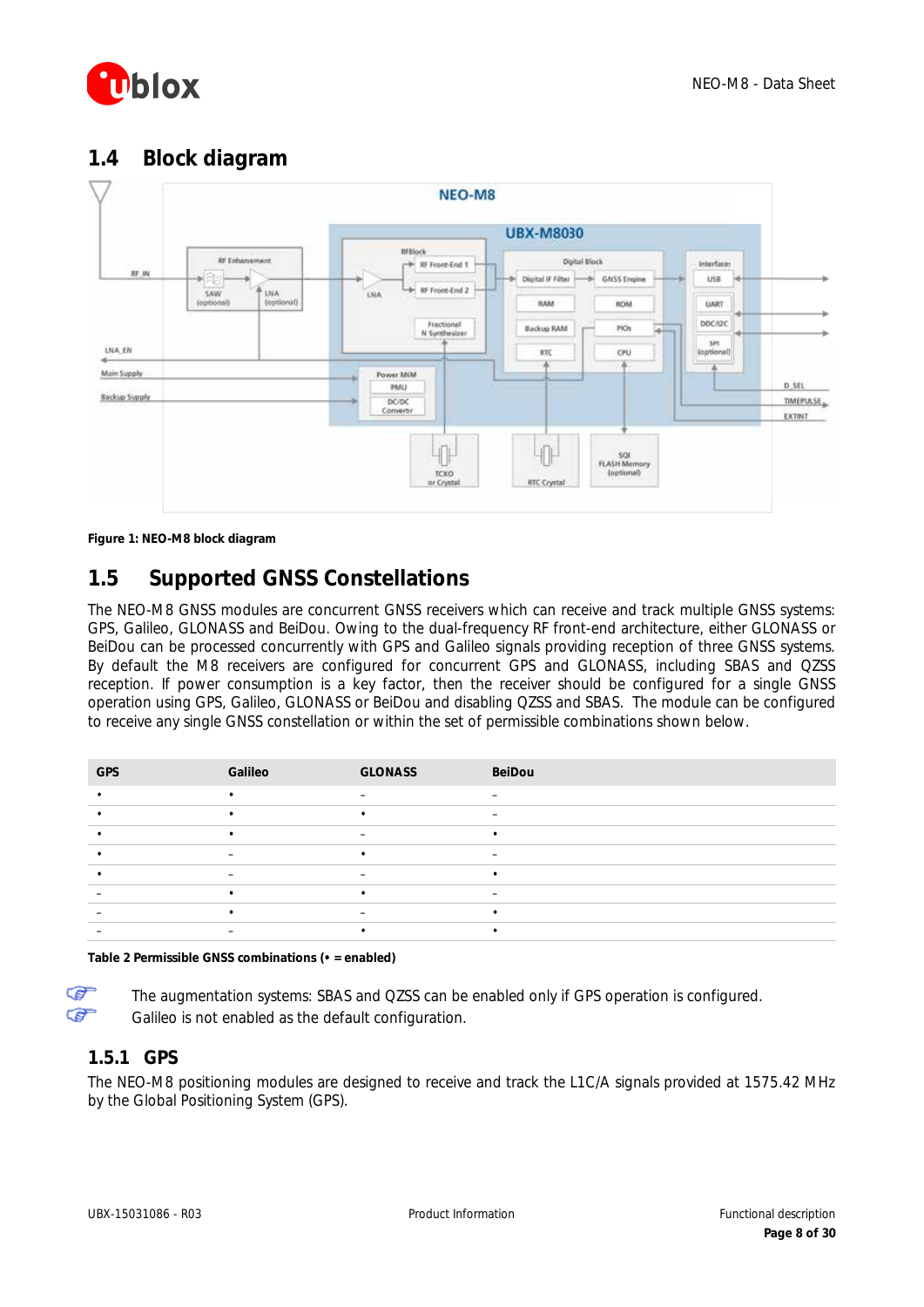

### <span id="page-8-0"></span>**1.5.2 GLONASS**

The NEO-M8 modules can receive and process the GLONASS satellite system as an alternative to the US-based Global Positioning System (GPS). u-blox NEO-M8 positioning modules are designed to receive and track the L1OF signals GLONASS provides at 1602 MHz +  $k*562.5$  kHz, where k is the satellite's frequency channel number ( $k =$ –7,..., 5, 6). The ability to receive and track GLONASS L1OF satellite signals allows design of GLONASS receivers where required by regulations.

To take advantage of GPS and GLONASS, dedicated hardware preparation must be made during the design-in phase. See the *NEO-8Q / NEO-M8 Hardware Integration Manual* [\[1\]](#page-28-2) for u-blox design recommendations.

### <span id="page-8-1"></span>**1.5.3 BeiDou**

The NEO-M8 modules can receive and process the B1I signals broadcast at 1561.098 MHz from the BeiDou Navigation Satellite System. The ability to receive and track BeiDou signals in conjunction with another constellation results in higher coverage, improved reliability and better accuracy. Currently, BeiDou is not fully operational globally and provides Chinese regional coverage only. Global coverage is scheduled for 2020.

### <span id="page-8-2"></span>**1.5.4 Galileo**

F

The NEO-M8 positioning modules can receive and track the E1-B/C signals centered on the GPS L1 frequency band. GPS and Galileo signals can be processed concurrently together with either BeiDou or GLONASS signals, enhancing coverage, reliability and accuracy. The SAR return link message (RLM) parameters for both short and long versions are decoded by the receiver and made available to users via UBX proprietary messages.

**P** Galileo has been implemented according to ICD release 1.2 (November 2015) and verified with live signals from the Galileo in-orbit validation campaign. Since the Galileo satellite system has not yet reached Initial (IOC) nor Full Operational Capability (FOC), changes to the Galileo signal specification (OS SIS ICD) remain theoretically possible. u-blox therefore recommends to use Flash memory in designs utilizing Galileo signals in order to allow for a FW update in the unlikely event of a change to the Galileo signal specification (OS SIS ICD).

Galileo reception is by default disabled, but can be enabled by sending a configuration message (UBX-CFG-GNSS) to the receiver. See the *u-blox 8 / u-blox M8 Receiver Description Including Protocol Specification* [2] for more information.

# <span id="page-8-3"></span>**1.6 Assisted GNSS (A-GNSS)**

Supply of GNSS receiver assistance information, such as ephemeris, almanac, rough user position and time, will reduce the time to first fix significantly and improve acquisition sensitivity. All u-blox M8030 based products support the u-blox AssistNow Online and AssistNow Offline A-GNSS services, support AssistNow Autonomous, and are OMA SUPL compliant.

### <span id="page-8-4"></span>**1.6.1 AssistNowTM Online**

With AssistNow Online, an Internet connected host downloads assistance data from the u-blox AssistNow Online service to the receiver at system start-up. The Multi-GNSS Assistance (MGA) service is an HTTP protocol based network operator independent service.

Supplying assistance information, such as ephemeris, almanac, a rough last position and time, can reduce the time to first fix significantly and improve acquisition sensitivity.

Œ The AssistNow Online service provides data for GPS, GLONASS, BeiDou, Galileo and QZSS

### <span id="page-8-5"></span>**1.6.2 AssistNowTM Offline**

With the AssistNow Offline service, users can download long-term orbit data over the Internet at their convenience. The orbit data can be stored in the GNSS receiver's SQI flash memory or alternatively within the memory of the application processor. The function requires no connectivity at system start-up, enabling a position fix within seconds, even when no network is available. AssistNow Offline offers augmentation for up to 35 days.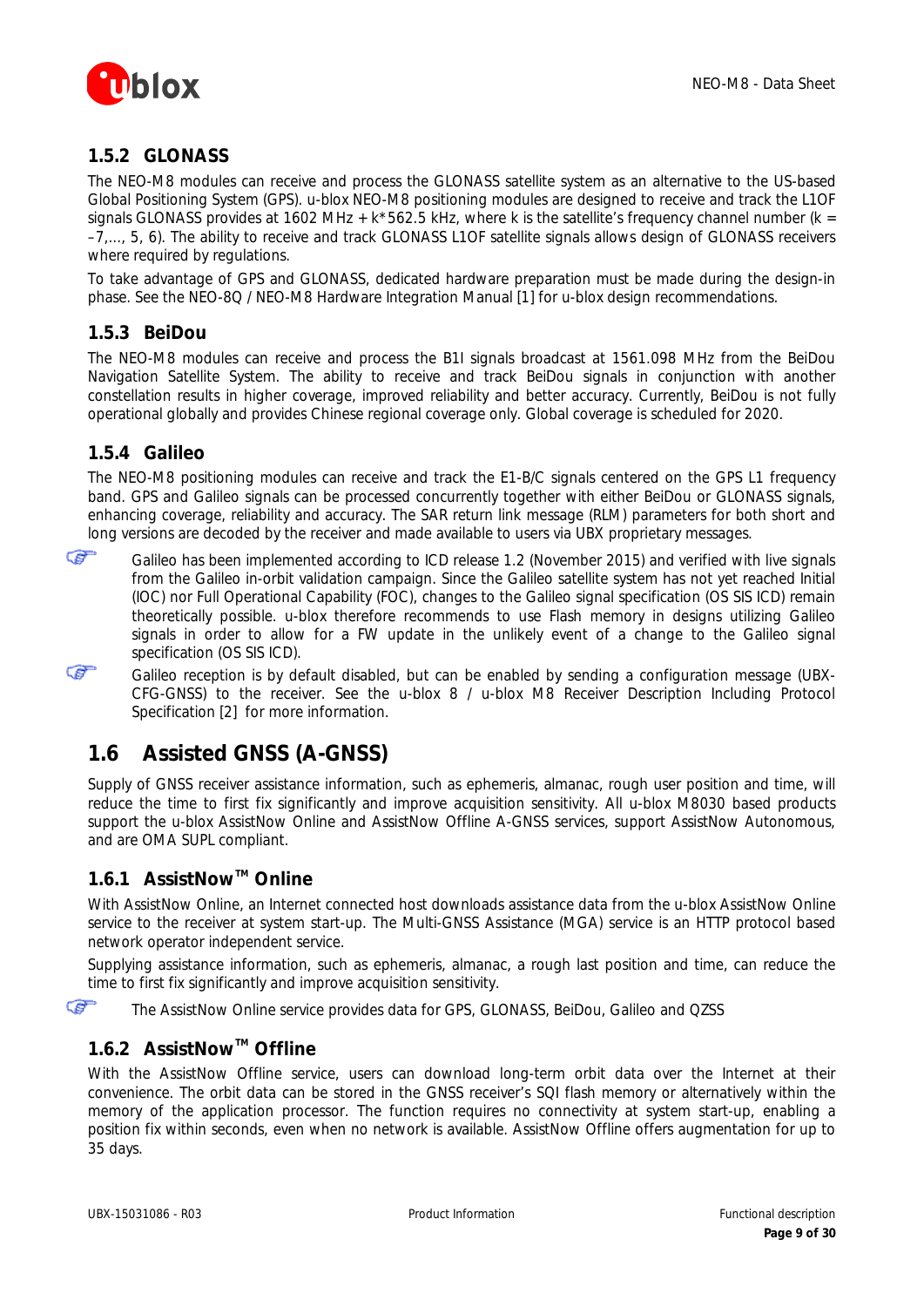



AssistNow Offline service provides data for GPS and GLONASS only, BeiDou and Galileo are not currently supported

### <span id="page-9-0"></span>**1.6.3 AssistNowTM Autonomous**

AssistNow Autonomous provides aiding information without the need for a host or external network connection. Based on previous broadcast satellite ephemeris data downloaded to and stored by the GNSS receiver, AssistNow Autonomous automatically generates accurate predictions of satellite orbital data ("AssistNow Autonomous data") that is usable for future GNSS position fixes. The concept capitalizes on the periodic nature of GNSS satellites; by capturing strategic ephemeris data at specific times of the day. The Flash memory based NEO-M8N module can predict accurate satellite ephemeris for up to six days after initial reception. The ROM based NEO-M8M/Q modules can use only GPS satellites with a prediction time of up to three days.

u-blox AssistNow Autonomous benefits are:

- Faster fix in situations where satellite signals are weak  $\mathbf{r}$
- No connectivity required
- Compatible with AssistNow Online and Offline (can work stand-alone, or in tandem with these services)
- No integration effort; calculations are done in the background, transparent to the user.

ক্ত

For more details on A-GNSS see the *u-blox 8 / u-blox M8 Receiver Description Including Protocol Specification* [\[2\].](#page-28-3)

# <span id="page-9-1"></span>**1.7 Augmentation Systems**

### <span id="page-9-2"></span>**1.7.1 Satellite-Based Augmentation System (SBAS)**

The u-blox NEO-M8 modules support reception of SBAS broadcast signals. These systems supplement GNSS data with additional regional or wide area GPS augmentation data. The system broadcasts range correction and integrity information via satellite which can be used by GNSS receivers to improve resulting precision. SBAS satellites can be used as additional satellites for ranging (navigation), further enhancing availability. The following SBAS types are supported: GAGAN, WAAS, EGNOS and MSAS.

F For more details see the u-blox 8 / u-blox M8 Receiver Description Including Protocol Specification [\[2\].](#page-28-3)

### <span id="page-9-3"></span>**1.7.2 QZSS**

The Quasi-Zenith Satellite System (QZSS) is a regional navigation satellite system that transmits additional GPS L1 C/A signals for the Pacific region covering Japan and Australia. NEO-M8 positioning modules are able to receive and track these signals concurrently with GPS signals, resulting in better availability especially under challenging signal conditions, e.g. in urban canyons. The L1- SAIF signal provided by QZSS can be enabled for reception via a GNSS configuration message.

### <span id="page-9-4"></span>**1.7.3 IMES**

The Japanese Indoor MEssaging System (IMES) system is used for indoor position reporting using low-power transmitters which broadcast a GPS–like signal. NEO-M8 modules can be configured to receive and demodulate the signal to provide an in-door location estimate.

Œ This service is authorized and available only in Japan.

Œ IMES reception is disabled by default

### <span id="page-9-5"></span>**1.7.4 Differential GPS (D-GPS)**

u-blox receivers support Differential-GPS (D-GPS) data according to RTCM specification 10402.3 [\[4\]:](#page-28-4) The use of D-GPS improves GPS position accuracy. The RTCM implementation supports the following RTCM 2.3 messages.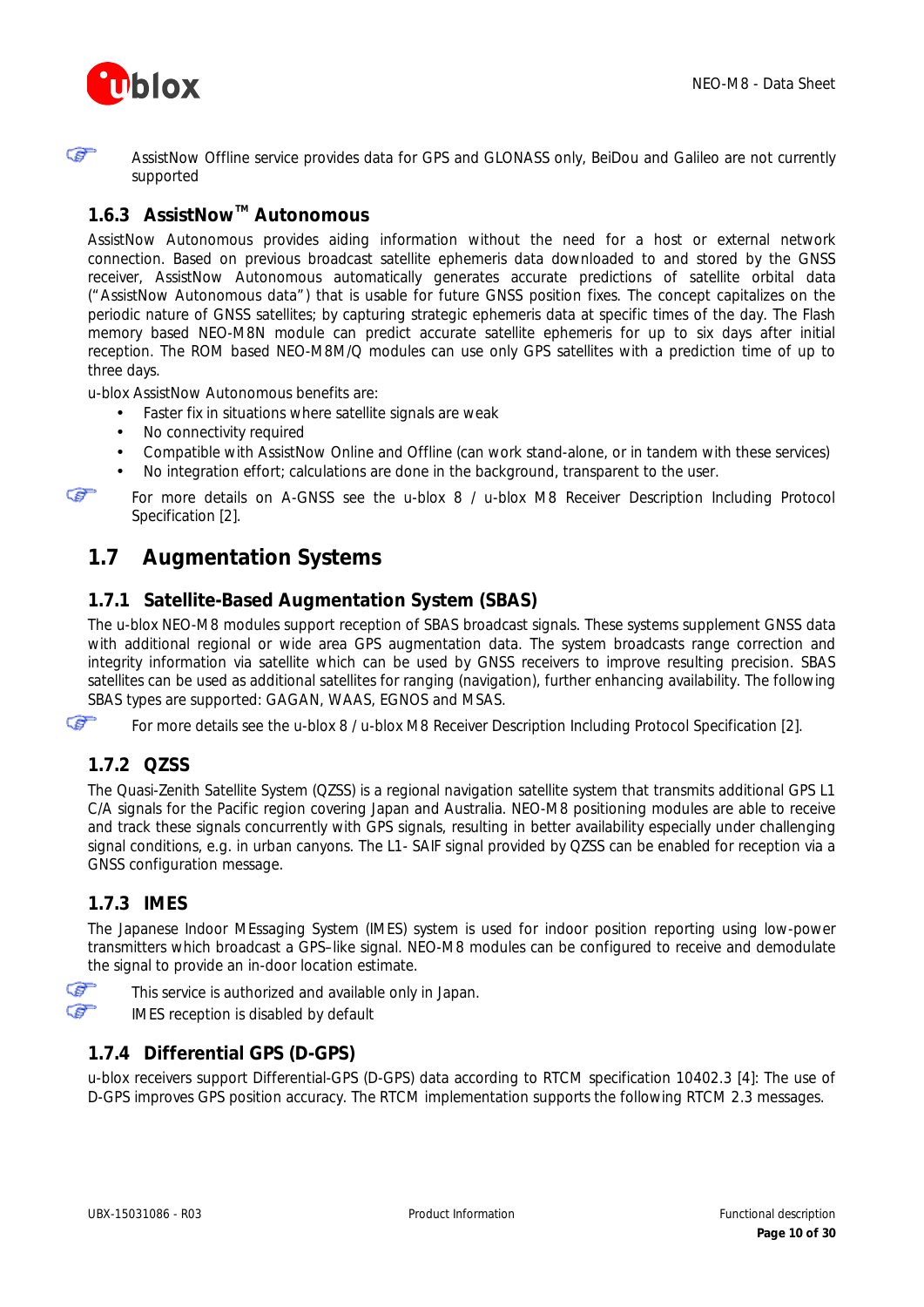

| Message Type | Description                             |
|--------------|-----------------------------------------|
|              | Differential GPS Corrections            |
|              | Delta Differential GPS Corrections      |
|              | <b>GPS Reference Station Parameters</b> |
| Q            | <b>GPS Partial Correction Set</b>       |
|              |                                         |

#### **Table 3: Supported RTCM 2.3 messages**

F RTCM corrections cannot be used together with SBAS.

ক্লে

For more details see the u-blox 8 / u-blox M8 Receiver Description Including Protocol Specification [\[2\].](#page-28-3)

## <span id="page-10-0"></span>**1.8 Broadcast navigation data and satellite signal measurements**

The NEO-M8 modules can output all the GNSS broadcast data upon reception from tracked satellites. This includes all the supported GNSS signals plus the augmentation services SBAS, QZSS and IMES. The receiver also makes available the tracked satellite signal information, i.e. raw code phase and Doppler measurements in a form aligned to the ETSI mobile cellular location services protocol (RRLP) [\[6\].](#page-28-5) For more details see the *u-blox 8 / u-blox M8 Receiver Description Including Protocol Specification* [\[2\].](#page-28-3)

### <span id="page-10-1"></span>**1.9 Odometer**

The odometer function provides information on travelled ground distance (in meters) based on the position and Doppler-based velocity output from the navigation solution. For each computed distance since the last odometer reset, the odometer estimates a 1-sigma accuracy value. The total cumulative ground distance is maintained and saved in the BBR memory.

ক্লে

The odometer feature is disabled by default. For more details see the *u-blox 8 / u-blox M8 Receiver Description Including Protocol Specification* [\[2\].](#page-28-3)

# <span id="page-10-2"></span>**1.10Data logging (NEO-M8N)**

The NEO-M8N module can be used in data logging applications. The data logging feature enables continuous storage of position, velocity and time information to an onboard SQI flash memory (at least 16 Mbit). It can also log the distance from the odometer. The information can be downloaded from the receiver later for further analysis or for conversion to a mapping tool. For more information see the *u-blox 8 / u-blox M8 Receiver Description Including Protocol Specification* [\[2\].](#page-28-3)

# <span id="page-10-3"></span>**1.11 Geofencing**

The u-blox NEO-M8 modules support up to four circular Geofencing areas defined on the Earth's surface using a 2D model. Geofencing is active when at least one Geo-fence is defined, the current status can be found by polling the receiver. A GPIO pin can be nominated to indicate status to e.g. wake up a host on activation.

# <span id="page-10-4"></span>**1.12Message Integrity Protection**

The NEO-M8 modules provide a function to detect third party interference with the UBX message steam sent from receiver to host. The security mechanism "signs" nominated messages via a subsequent UBX message. This message signature is then compared with one generated by the host to determine if the message data has been altered. The signature algorithm seed can use one fixed secret ID-key set by eFuse in production and a dynamic ID-key set by the host, enabling users to detect "man-in-the-middle" style attacks.

# <span id="page-10-5"></span>**1.13Spoofing Detection**

Spoofing is a process whereby a malicious third party tries to control the reported position via a "fake" GNSS broadcast signal. This may result in the form of reporting incorrect position, velocity or time. To combat against this, NEO-M8 modules include spoofing detection measures to alert the host when signals appear to be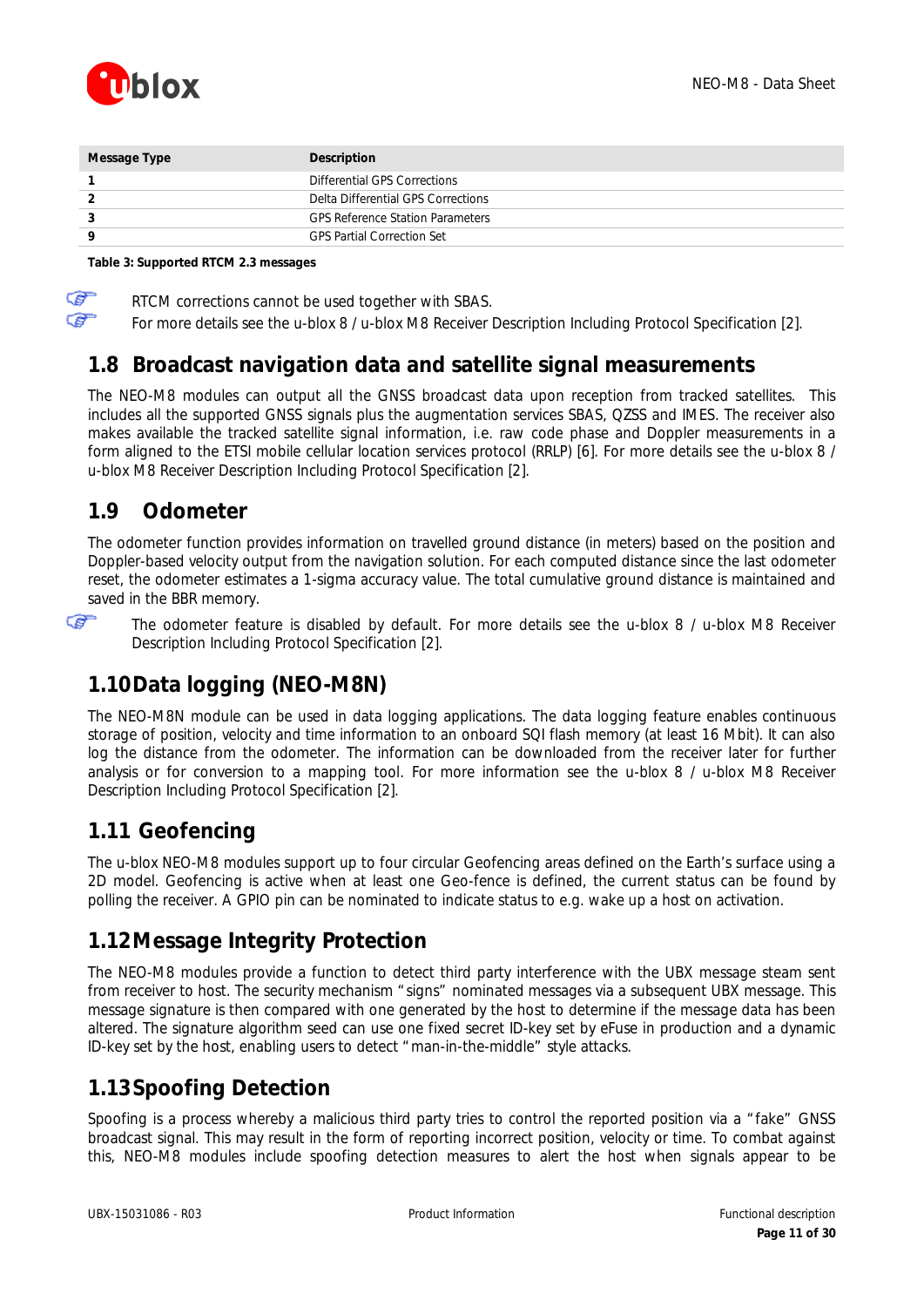

suspicious. The receiver combines a number of checks on the received signals looking for inconsistencies across several parameters.

Œ

This feature does not guarantee to detect all spoofing attacks.

# <span id="page-11-0"></span>**1.14 EXTINT: External interrupt**

**EXTINT** is an external interrupt pin with fixed input voltage thresholds with respect to **VCC**. It can be used for control of the receiver or for aiding.

For more information about how to implement and configure these features, see the *u-blox 8 / u-blox M8 Receiver Description Including Protocol Specification* [\[2\]](#page-28-3) and the *NEO-8Q / NEO-M8 Hardware Integration Manual* [\[1\].](#page-28-2)

#### <span id="page-11-1"></span>**1.14.1 Pin Control**

The pin control feature allows overriding the automatic active/inactive cycle of Power Save Mode. The state of the receiver can be controlled through the **EXTINT** pin.

<span id="page-11-2"></span>The receiver can also be forced OFF using **EXTINT** when Power Save Mode is not active.

#### **1.14.2 Aiding**

The **EXTINT** pin can be used to supply time or frequency aiding data to the receiver.

For time aiding, hardware time synchronization can be achieved by connecting an accurate time pulse to the **EXTINT** pin.

Frequency aiding can be implemented by connecting a periodic rectangular signal with a frequency up to 500 kHz and arbitrary duty cycle (low/high phase duration must not be shorter than 50 ns) to the **EXTINT** pin. Provide the applied frequency value to the receiver using UBX messages.

## <span id="page-11-3"></span>**1.15 TIMEPULSE**

A configurable time pulse signal is available with all u-blox M8 modules.

The **TIMEPULSE** output generates pulse trains synchronized with GPS or UTC time grid with intervals configurable over a wide frequency range. Thus it may be used as a low frequency time synchronization pulse or as a high frequency reference signal.

By default the time pulse signal is configured to 1 pulse per second. For more information see the *u-blox 8 / u-blox M8 Receiver Description Including Protocol Specification* [\[2\].](#page-28-3)

# <span id="page-11-4"></span>**1.16 Protocols and interfaces**

| Protocol                                                    | Type                                     |
|-------------------------------------------------------------|------------------------------------------|
| NMEA 0183, version 4.0 (V2.1, V2.3 or V4.1<br>configurable) | Input/output, ASCII                      |
| <b>UBX</b>                                                  | Input/output, binary, u-blox proprietary |
| <b>RTCM</b>                                                 | Input message, $1, 2, 3, 9$              |

#### **Table 4: Available Protocols**

All protocols are available on UART, USB, DDC (I<sup>2</sup>C compliant) and SPI. For specification of the various protocols see the *u-blox 8 / u-blox M8 Receiver Description Including Protocol Specification* [\[2\].](#page-28-3)

## <span id="page-11-5"></span>**1.17 Interfaces**

A number of interfaces are provided either for data communication or memory access. The embedded firmware uses these interfaces according to their respective protocol specifications.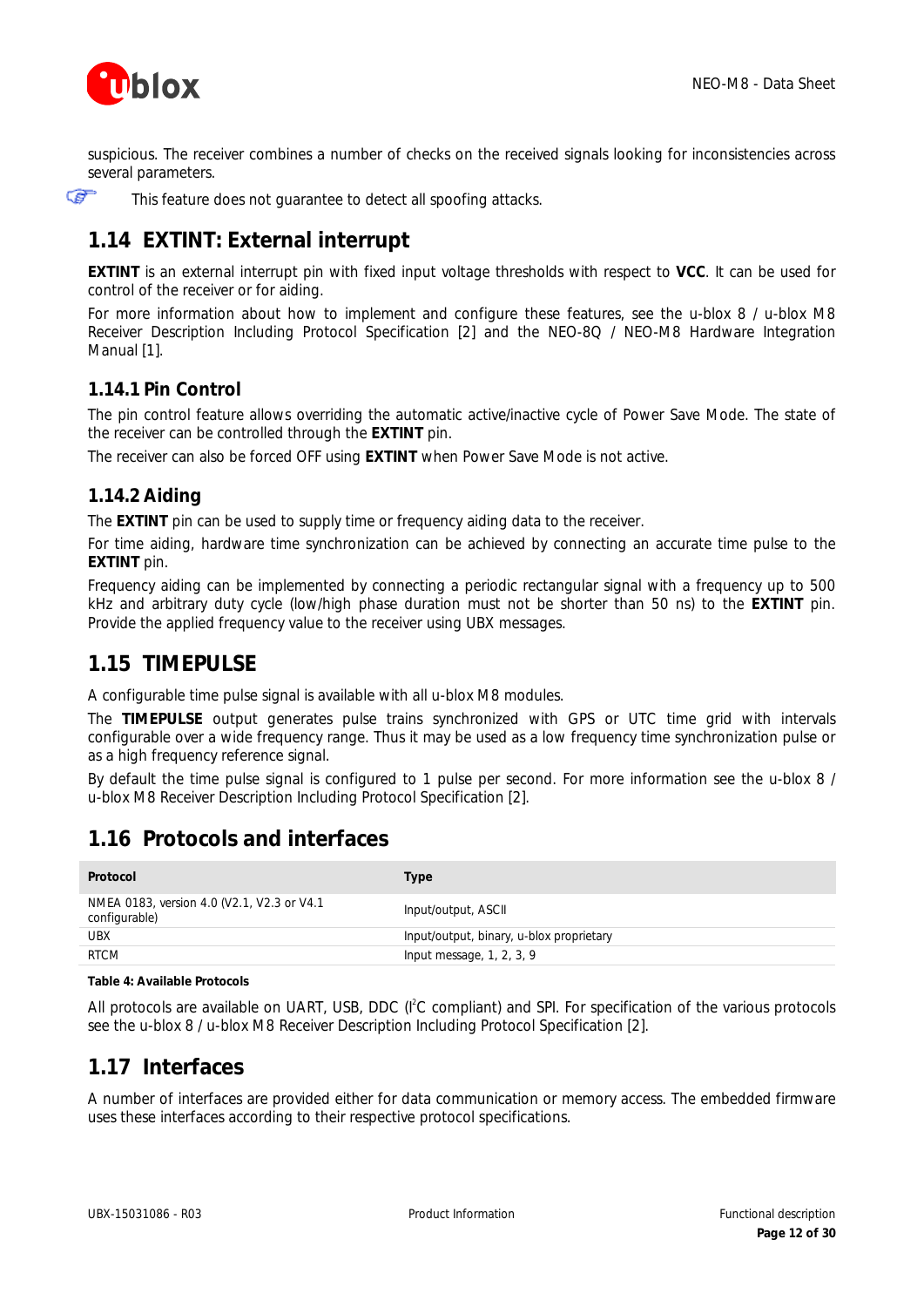

### <span id="page-12-0"></span>**1.17.1 UART**

The NEO-M8 modules include one UART interface, which can be used for communication to a host. It supports configurable baud rates. For supported baud rates see the *u-blox 8 / u-blox M8 Receiver Description Including Protocol Specification* [\[2\].](#page-28-3)

F

Designs must allow access to the UART and the **SAFEBOOT\_N** function pin for future service, updates and reconfiguration.

#### <span id="page-12-1"></span>**1.17.2 USB**

A USB interface, which is compatible to USB version 2.0 FS (Full Speed, 12 Mbit/s), can be used for communication as an alternative to the UART. The pull-up resistor on pin USB\_DP is integrated to signal a fullspeed device to the host. The VDD\_USB pin supplies the USB interface. The u-blox USB (CDC-ACM) driver supports Windows Vista plus Windows 7 and 8 operating systems. A separate driver (CDC-ACM) is not required for Windows 10 which has a built-in USB-serial driver. However, plugging initially into an internet connected Windows 10 PC, will down-load the u-blox combined sensor and VCP driver package.

Œ

USB drivers can be down-loaded from the u-blox web site, [www.u-blox.com.](http://www.u-blox.com/)

### <span id="page-12-2"></span>**1.17.3 SPI**

The SPI interface is designed to allow communication to a host CPU. The interface can be operated in slave mode only. The maximum transfer rate using SPI is 125kB/s and the maximum SPI clock frequency is 5.5 MHz. Note that SPI is not available in the default configuration, because its pins are shared with the UART and DDC interfaces. The SPI interface can be enabled by connecting **D\_SEL** (Pin 2) to ground (see section [3.1\)](#page-17-1).

### <span id="page-12-3"></span>**1.17.4 Display Data Channel (DDC)**

An I<sup>2</sup>C compliant DDC interface is available for communication with an external host CPU or u-blox cellular modules. The interface can be operated in slave mode only. The DDC protocol and electrical interface are fully compatible with Fast-Mode of the I<sup>2</sup>C industry standard. Since the maximum SCL clock frequency is 400 kHz, the maximum transfer rate is 400 kb/s.

## <span id="page-12-4"></span>**1.18 Clock generation**

### <span id="page-12-5"></span>**1.18.1 Oscillators**

NEO-M8 GNSS modules are available in TCXO and crystal versions. The TCXO allows accelerated weak signal acquisition, enabling faster start and reacquisition times.

Oscillators used on NEO-M8 modules are carefully selected and screened for stability and against frequency perturbations across the full operating range (–40° to +85°C).

The careful selection and qualification of critical parts, such as GNSS oscillators, has resulted in u-blox modules being the most reliable positioning modules in the industry, particularly in challenging conditions.

### <span id="page-12-6"></span>**1.18.2 Real-Time Clock (RTC)**

The RTC is driven by a 32 kHz oscillator using an RTC crystal. If the main supply voltage fails, and a battery is connected to **V\_BCKP**, parts of the receiver switch off, but the RTC still runs providing a timing reference for the receiver. This operating mode is called Hardware Backup Mode, which enables all relevant data to be saved in the backup RAM to allow a hot or warm start later.

### <span id="page-12-7"></span>**1.19 Power management**

u-blox M8 technology offers a power-optimized architecture with built-in autonomous power saving functions to minimize power consumption at any given time. Furthermore, the receiver can be used in two operating modes: Continuous mode for best performance or Power Save Mode for optimized power consumption respectively.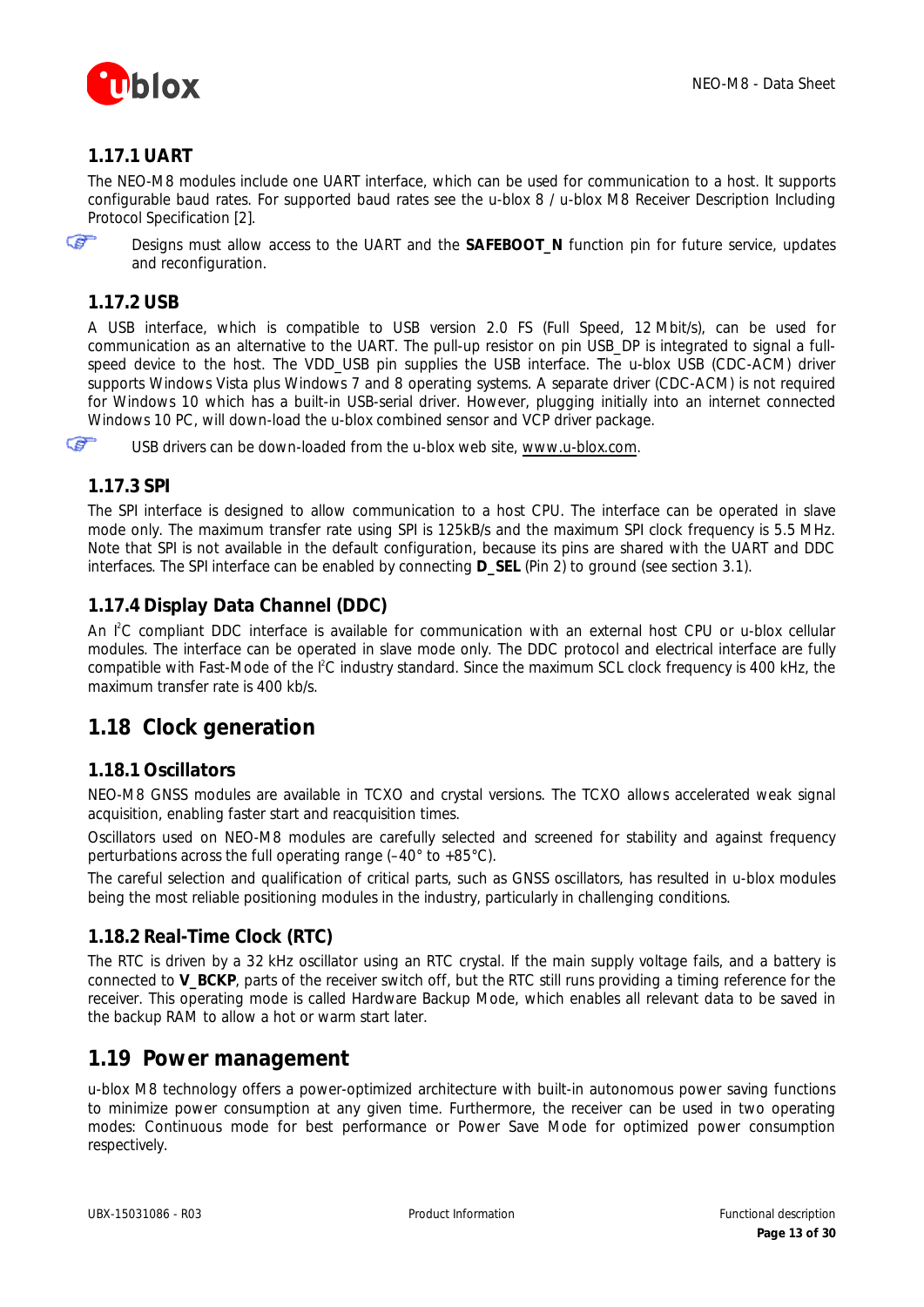

### <span id="page-13-0"></span>**1.19.1 DC/DC converter**

The NEO-M8 modules integrate a DC/DC converter, allowing reduced power consumption especially when using a main supply voltage above 2.5 V.

**P** 

For more information see the *NEO-8Q / NEO-M8 Hardware Integration Manual* [\[1\].](#page-28-2)

#### <span id="page-13-1"></span>**1.19.2 Power Mode Setup**

u-blox M8 modules can be configured to run in either continuous or a choice of Power Save mode configurations. A template of power mode settings can be used to easily select typical power mode setups to cover the majority of users' requirements.

For specific power saving applications the user has the option to fully configure via the power save mode configuration. For more information, see section [1.19.4](#page-13-3)

The u-blox M8 modules' power mode setup offers a choice of continuous operation and preset Power Save Mode Configurations.

- Continuous (default) mode for best GNSS performance vs power consumption
- Continuous with no compromise in power consumption
- A 1Hz cyclic tracking mode for aggressive power reduction
- Choice of 2 or 4  $Hz<sup>8</sup>$  cyclic tracking modes for typical wearable applications
- ON/OFF interval mode

#### <span id="page-13-2"></span>**1.19.3 Continuous Mode**

Continuous Mode uses the acquisition engine at full performance resulting in the shortest possible TTFF and the highest sensitivity. It searches for all possible satellites until the Almanac is completely downloaded. The receiver then switches to the tracking engine to lower power consumption.

Thus, a lower tracking current consumption level will be achieved when:

- A valid GNSS position is obtained
- The entire Almanac has been downloaded
- <span id="page-13-3"></span>The Ephemeris for each satellite in view is valid

#### **1.19.4 Power Save Mode**

For specific power saving applications outside the typical preset power mode setups, users can configure a tailored Power Save Mode.

Power Save Mode provides two dedicated methods, ON/OFF and Cyclic tracking, that reduce average current consumption in different ways to match the needs of the specific application. These operations can be set by using a specific UBX message.

ক্লে

 $\overline{a}$ 

For more information about power management strategies, see the *u-blox 8 / u-blox M8 Receiver Description Including Protocol Specification* [\[2\].](#page-28-3)

<sup>8</sup> Single GNSS constellation configuration only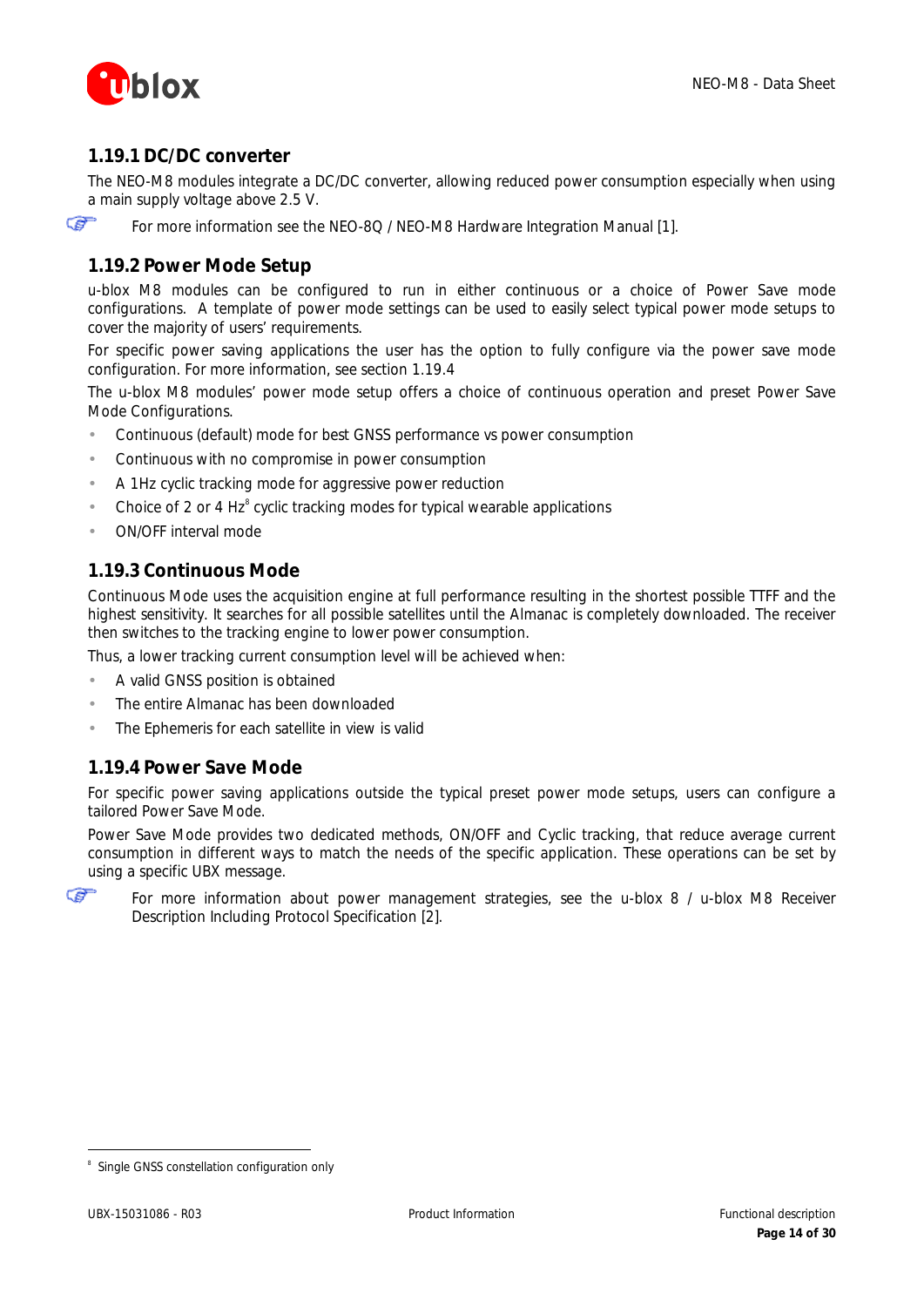

# <span id="page-14-0"></span>**1.20 Antenna**

| Parameter                      | Specification                                        |                                                                                         |
|--------------------------------|------------------------------------------------------|-----------------------------------------------------------------------------------------|
| Antenna Type                   |                                                      | Passive and active antenna                                                              |
| Active Antenna Recommendations | Minimum gain<br>Maximum gain<br>Maximum noise figure | 15 dB (to compensate signal loss in RF cable)<br>$50^{11}$ dB / 30 $^{12}$ dB<br>1.5 dB |

NEO-M8 modules are designed for use with passive<sup>9</sup> and active<sup>10</sup> antennas.

**Table 5: Antenna Specifications for NEO-M8 modules**

# <span id="page-14-1"></span>**1.21LNA\_EN**

The LNA\_EN pin provides optional control for switching off power to an active antenna or separate LNA. This facility is provided to help minimize power consumption in power save mode operation. See the *NEO-8Q / NEO-M8 Hardware Integration Manual* [\[1\]](#page-28-2) *for more information.*

 $\overline{a}$ 

<sup>9</sup> For integration of NEO-M8 modules with Cellular products, see the *NEO-8Q / NEO-M8 Hardware Integration Manual* [\[1\].](#page-28-2)

<sup>&</sup>lt;sup>10</sup> For information on using active antennas with NEO-M8 modules, see the *NEO-8Q / NEO-M8 Hardware Integration Manual* [\[1\].](#page-28-2)  $11$  NEO-M8M

<sup>12</sup> NEO-M8N/Q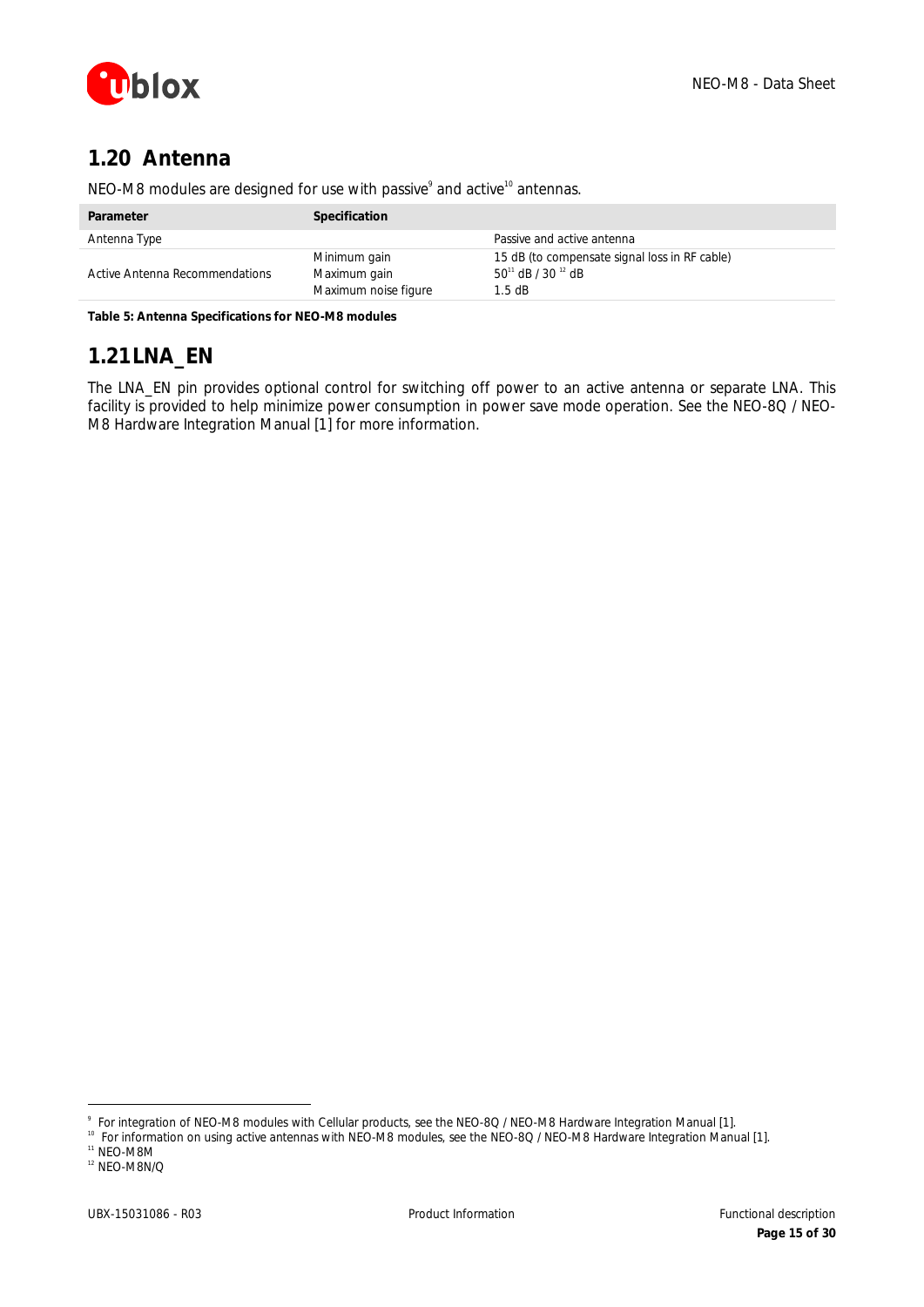

# <span id="page-15-0"></span>**Pin Definition**

# <span id="page-15-1"></span>**2.1 Pin assignment**

| 13 | GND               | GND 12           |                |
|----|-------------------|------------------|----------------|
| 14 | LNA_EN / Reserved | RF_IN            |                |
|    | Reserved          | GND 10           |                |
|    | 16 Reserved       | VCC RF 9         |                |
| 17 | Reserved          | RESET_N 8        |                |
|    | <b>NEO-M8</b>     |                  |                |
|    | <b>Top View</b>   |                  |                |
| 18 | SDA / SPICS_N     | VDD USB          |                |
|    | 19 SCL/SPISLK     | USB DP 6         |                |
|    | 20 TXD / SPI MISO | USB DM 5         |                |
|    | RXD / SPI MOSI    | EXTINT           | $\overline{a}$ |
| 22 | V_BCKP            | <b>TIMEPULSE</b> |                |
| 23 | <b>VCC</b>        | D_SEL 2          |                |
| 24 | GND               | SAFEBOOT N       |                |
|    |                   |                  |                |

#### **Figure 2: Pin Assignment**

| <b>No</b>      | <b>Name</b>       | I/O      | <b>Description</b>                                                       |
|----------------|-------------------|----------|--------------------------------------------------------------------------|
| 1              | SAFEBOOT_N        |          | SAFEBOOT_N (for future service, updates and reconfiguration, leave OPEN) |
| $\overline{2}$ | D SEL             |          | Interface select                                                         |
| 3              | <b>TIMFPULSE</b>  | $\Omega$ | Time pulse (1PPS)                                                        |
| 4              | <b>FXTINT</b>     |          | External Interrupt Pin                                                   |
| 5              | USB_DM            | 1/O      | <b>USB Data</b>                                                          |
| 6              | USB DP            | 1/O      | <b>USB Data</b>                                                          |
| 7              | VDD USB           |          | <b>USB Supply</b>                                                        |
| 8              | RESET_N           |          | RESET N                                                                  |
| 9              | VCC_RF            | $\circ$  | Output Voltage RF section                                                |
| 10             | <b>GND</b>        |          | Ground                                                                   |
| 11             | RF IN             |          | GNSS signal input                                                        |
| 12             | <b>GND</b>        |          | Ground                                                                   |
| 13             | <b>GND</b>        |          | Ground                                                                   |
| 14             | LNA EN / Reserved | $\circ$  | LNA EN (NEO-M8N/Q): Antenna/LNA control<br>Reserved (NEO-M8M): Reserved  |
| 15             | Reserved          | L.       | Reserved                                                                 |
| 16             | Reserved          | ٠        | Reserved                                                                 |
| 17             | Reserved          |          | Reserved                                                                 |
| 18             | SDA/<br>SPICS N   | 1/O      | DDC Data if D_SEL =1 (or open)<br>SPI Chip Select if $D$ SEL = 0         |
| 19             | SCL/<br>SPI CLK   | I/O      | DDC Clock if D_SEL =1(or open)<br>SPI Clock if $D$ SEL = 0               |
| 20             | TXD/<br>SPI MISO  | $\circ$  | Serial Port if D_SEL =1(or open)<br>SPI MISO if $D\_SEL = 0$             |
| 21             | RXD /<br>SPI MOSI |          | Serial Port if D_SEL =1(or open)<br>SPI MOSI if $D\_SEL = 0$             |
| 22             | V_BCKP            |          | Backup voltage supply                                                    |
| 23             | <b>VCC</b>        |          | Supply voltage                                                           |
| 24             | <b>GND</b>        |          | Ground                                                                   |

**Table 6: Pinout of NEO-M8**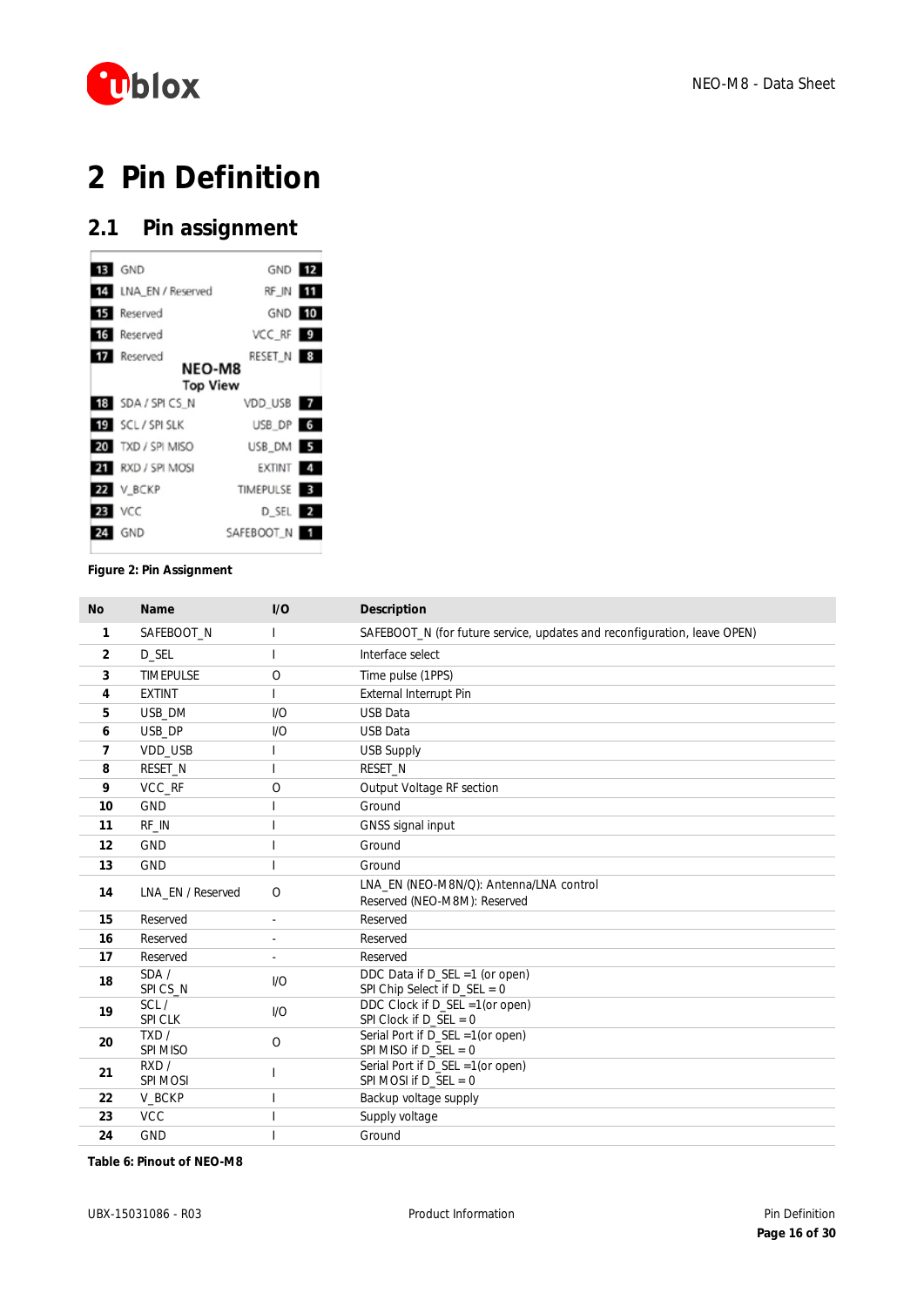

F

Pins designated Reserved should not be used. For more information about Pinouts see the *NEO-8Q / NEO-M8 Hardware Integration Manua* [\[1\].](#page-28-2)

# <span id="page-16-0"></span>**2.2 Pin name changes**

Selected pin names have been updated to agree with a common naming convention across u-blox modules. The pins have not changed their operation and are the same physical hardware but with updated names. The table below lists the pins that have changed name along with their old and new names.

| <b>No</b> | <b>Previous Name</b> | New name         |
|-----------|----------------------|------------------|
| 1         | Reserved             | SAFEBOOT N       |
| 14        | ANT ON               | LNA EN           |
| 20        | TxD<br>SPI MISO      | TXD/<br>SPI MISO |
| 21        | RxD<br>SPI MOSI      | RXD/<br>SPI MOSI |

**Table 7: Pin name changes**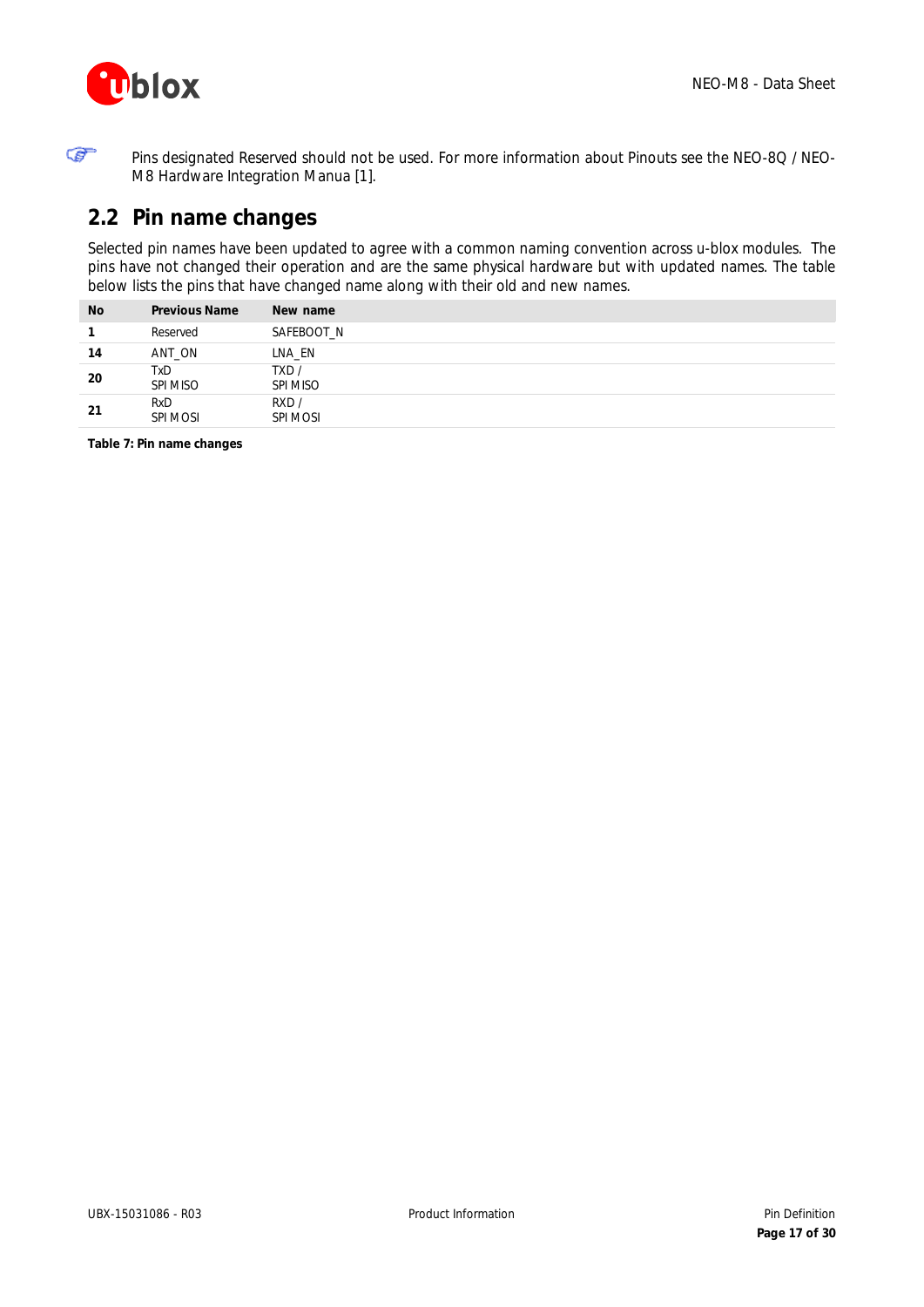

# <span id="page-17-0"></span>**3 Configuration management**

Configuration settings can be modified with UBX configuration messages. The modified settings remain effective until power-down or reset. If these settings have been stored in battery-backup RAM, then the modified configuration will be retained, as long as the backup battery supply is not interrupted.

With the NEO-M8, configuration settings modified with UBX configuration messages can be saved permanently. In this case, the modified settings remain effective even after power-down and do not require backup battery supply.

# <span id="page-17-1"></span>**3.1 Interface Selection (D\_SEL)**

At startup Pin 2 (**D\_SEL**) determines which data interfaces are used for communication. If **D\_SEL** is set high or left open, UART and DDC become available. If **D\_SEL** is set low, i.e. connected to ground, the NEO-M8 module series can communicate to a host via SPI.

| PIN# | D SEL= $"1"$<br>(left open) | D SEL = $"0"$<br>(connected to GND) |
|------|-----------------------------|-------------------------------------|
| 20   | <b>UART TX</b>              | SPI MISO                            |
| 21   | UART RX                     | SPI MOSI                            |
| 19   | DDC SCL                     | SPI CLK                             |
| 18   | DDC SDA                     | SPI CS N                            |

**Table 8: Data interface selection by D\_SEL**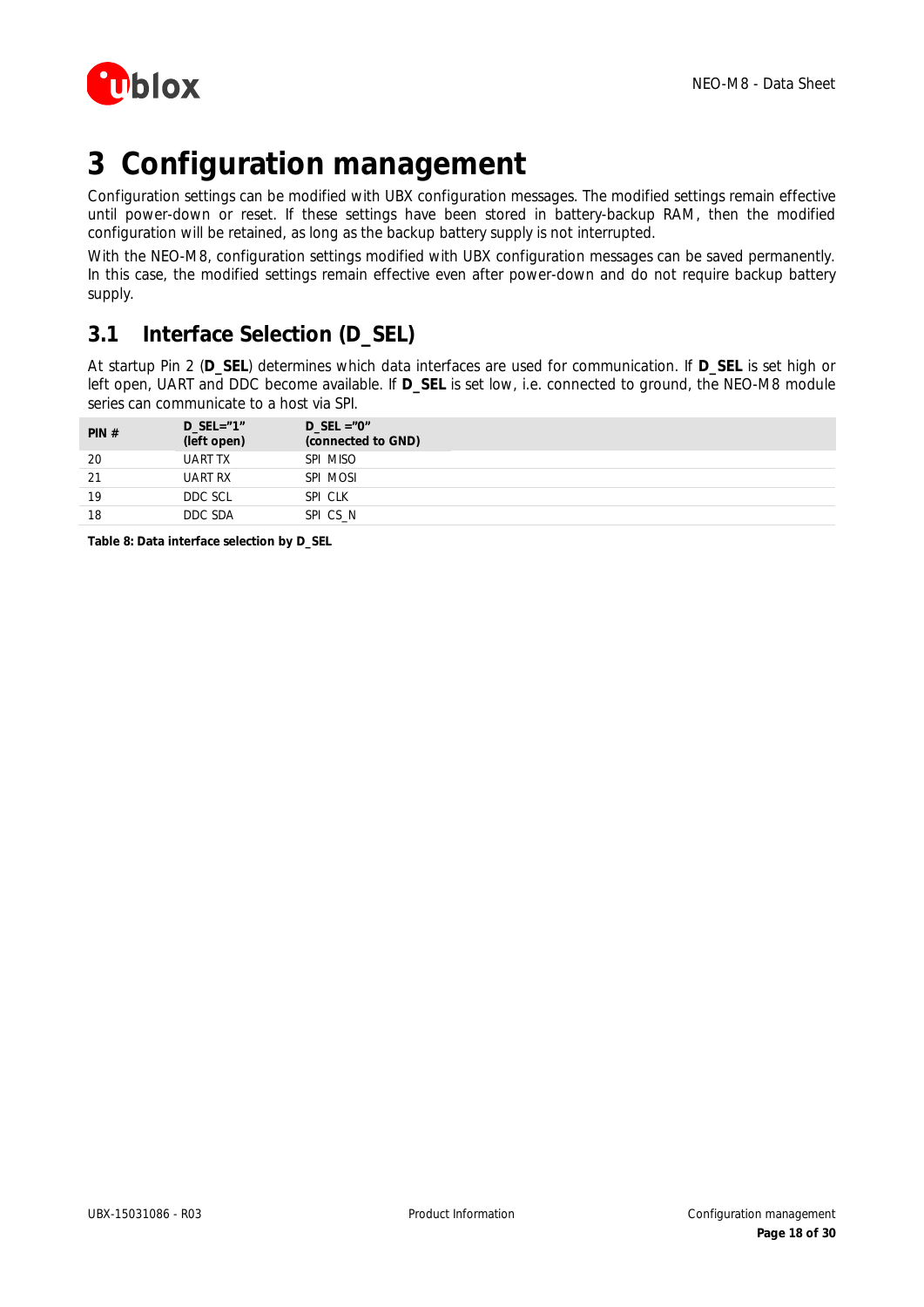

# <span id="page-18-0"></span>**4 Electrical specification**

The limiting values given are in accordance with the Absolute Maximum Rating System (IEC 134). Stress above one or more of the limiting values may cause permanent damage to the device. These are stress ratings only and operation of the device at these or at any other conditions above those given in the characteristics sections of the specification is not implied. Exposure to these limits for extended periods may affect device reliability.

F

F

Where application information is given, it is advisory only and does not form part of the specification. For more information see the *NEO-8Q / NEO-M8 Hardware Integration Manua* [\[1\].](#page-28-2)

# <span id="page-18-1"></span>**4.1 Absolute maximum rating**

| Parameter                                                  | Symbol     | Condition                                         | Min    | Max            | <b>Units</b> |
|------------------------------------------------------------|------------|---------------------------------------------------|--------|----------------|--------------|
| Power supply voltage                                       | <b>VCC</b> |                                                   | $-0.5$ | 3.6            | V            |
| Backup battery voltage                                     | V BCKP     |                                                   | $-0.5$ | 3.6            | V            |
| USB supply voltage                                         | VDD USB    |                                                   | $-0.5$ | 3.6            | $\vee$       |
| Input pin voltage                                          | Vin        |                                                   | $-0.5$ | $VCC+0.5$      | V            |
|                                                            | Vin usb    |                                                   | $-0.5$ | <b>VDD USB</b> | V            |
| DC current trough any digital I/O pin<br>(except supplies) | Ipin       |                                                   |        | 10             | mA           |
| VCC_RF output current                                      | ICC RF     |                                                   |        | 100            | mA           |
| Input power at RF_IN                                       | Prfin      | source impedance<br>$= 50 W$ .<br>continuous wave |        | 15             | dBm          |
| Storage temperature                                        | Tstg       |                                                   | $-40$  | 85             | °С           |

**Table 9: Absolute maximum ratings**

⚠ **Stressing the device beyond the "Absolute Maximum Ratings" may cause permanent damage. These are stress ratings only. The product is not protected against overvoltage or reversed voltages. If necessary, voltage spikes exceeding the power supply voltage specification, given in table above, must be limited to values within the specified boundaries by using appropriate protection diodes.**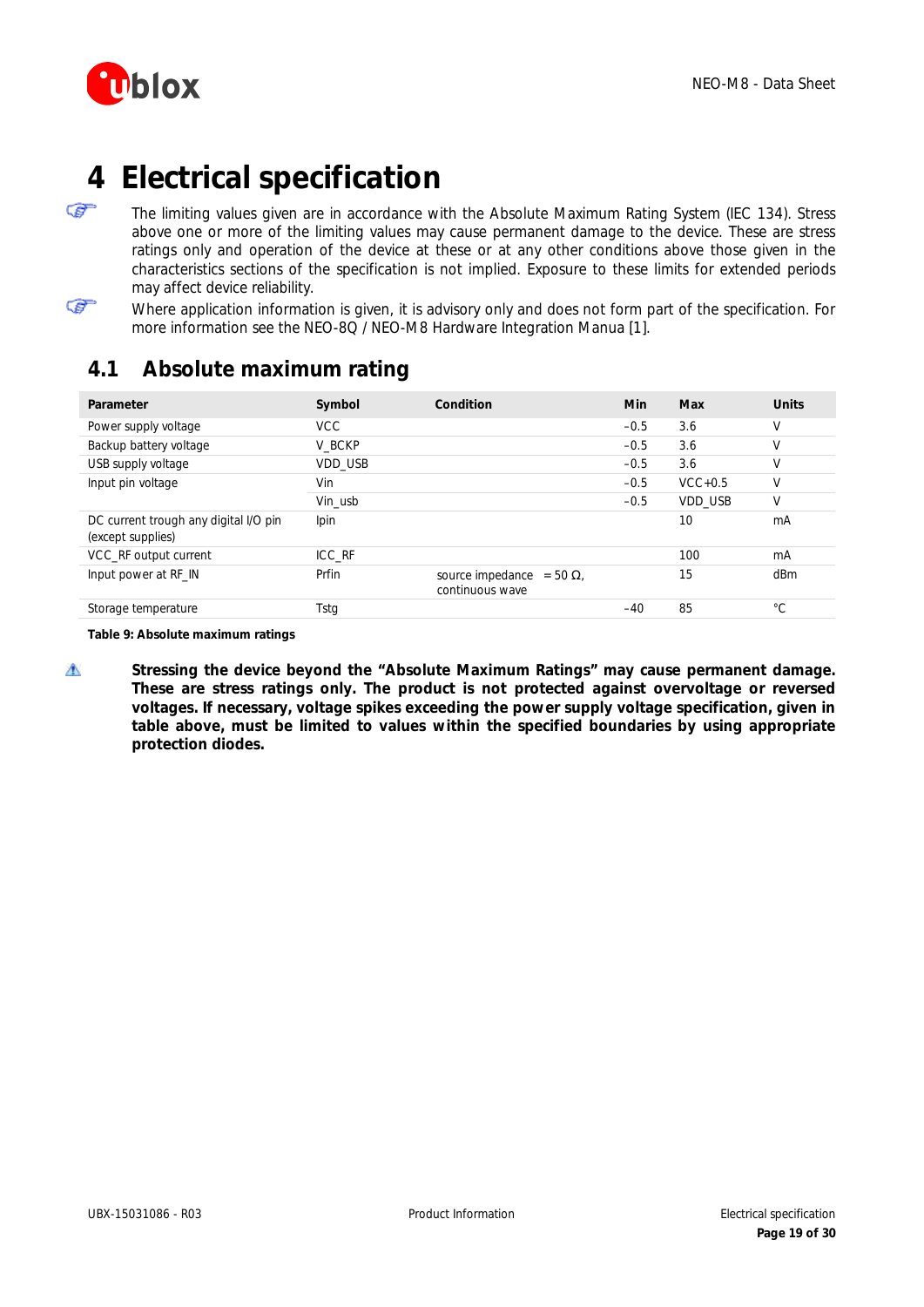

# <span id="page-19-0"></span>**4.2 Operating conditions**

G

G

All specifications are at an ambient temperature of 25°C. Extreme operating temperatures can significantly impact specification values. Applications operating near the temperature limits should be tested to ensure the specification.

| Parameter                                 | Symbol        | Min          | Typical                                                | Max        | Unit<br>S   | Condition                   |
|-------------------------------------------|---------------|--------------|--------------------------------------------------------|------------|-------------|-----------------------------|
| Power supply voltage                      | <b>VCC</b>    | 2.7          | 3.0                                                    | 3.6        | V           |                             |
| Supply voltage USB                        | <b>VDDUSB</b> | 3.0          | 3.3                                                    | 3.6        | V           |                             |
| Backup battery voltage                    | V BCKP        | 1.4          |                                                        | 3.6        | V           |                             |
| Backup battery current                    | I BCKP        |              | 15                                                     |            | μA          | V BCKP = $1.8$ V, VCC = 0 V |
| SW backup current                         | I SWBCKP      |              | 30                                                     |            | μA          | $VCC = 3 V$                 |
| Input pin voltage range                   | Vin           | $\mathbf{0}$ |                                                        | <b>VCC</b> | V           |                             |
| Digital IO Pin Low level input voltage    | Vil           | $\Omega$     |                                                        | $0.2*VCC$  | V           |                             |
| Digital IO Pin High level input voltage   | Vih           | $0.7*VCC$    |                                                        | <b>VCC</b> | V           |                             |
| Digital IO Pin Low level output voltage   | Vol           |              |                                                        | 0.4        | V           | $\text{IoI} = 4 \text{mA}$  |
| Digital IO Pin High level output voltage  | Voh           | $VCC-0.4$    |                                                        |            | V           | $\text{loh} = 4 \text{mA}$  |
| Pull-up resistor for RESET N (internal)   | Rpu           |              | 11                                                     |            | kW          |                             |
| USB DM, USB DP                            | VinU          |              | Compatible with USB with 27 $\Omega$ series resistance |            |             |                             |
| VCC_RF voltage                            | VCC_RF        |              | $VCC-0.1$                                              |            | V           |                             |
| VCC_RF output current                     | ICC_RF        |              |                                                        | 50         | mA          |                             |
| Receiver Chain Noise Figure <sup>13</sup> | <b>NFtot</b>  |              | 2.0                                                    |            | dB          |                             |
| Operating temperature                     | Topr          | $-40$        |                                                        | 85         | $^{\circ}C$ |                             |

#### **Table 10: Operating conditions**

Operation beyond the specified operating conditions can affect device reliability.

 $\overline{a}$ 

<sup>&</sup>lt;sup>13</sup> Only valid for the GPS band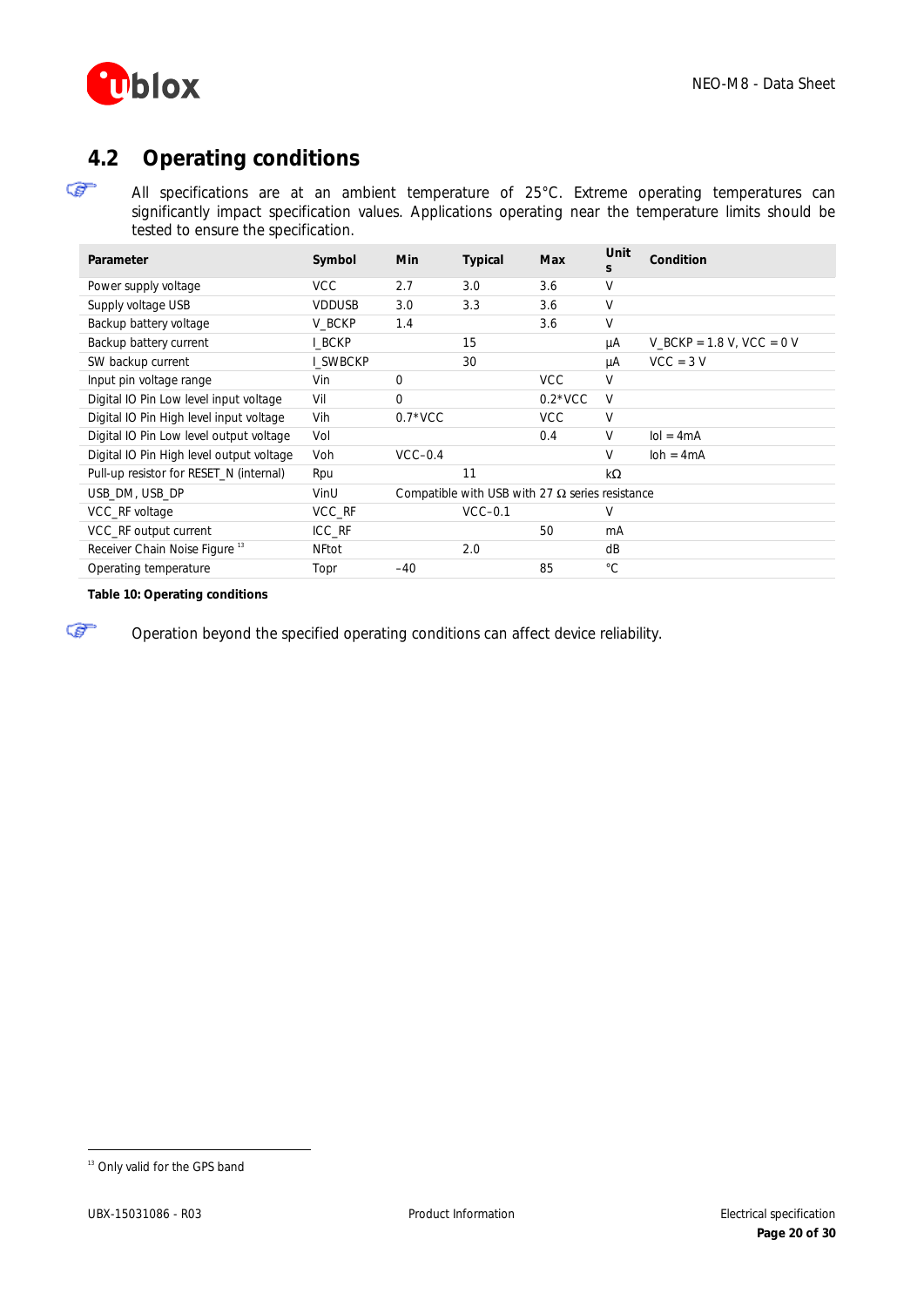

## <span id="page-20-0"></span>**4.3 Indicative current requirements**

[Table 11](#page-20-1) lists examples of the total system supply current for a possible application.

F Values in [Table 11](#page-20-1) are provided for customer information only as an example of typical power requirements. Values are characterized on samples, actual power requirements can vary depending on FW version used, external circuitry, number of SVs tracked, signal strength, type of start as well as time, duration and conditions of test.

| Parameter                         | Symbol                                                                        | Module  | Typ<br><b>GPS &amp; GLONASS</b> | Тур<br><b>GPS</b> | Max | <b>Units</b> | Condition                                          |
|-----------------------------------|-------------------------------------------------------------------------------|---------|---------------------------------|-------------------|-----|--------------|----------------------------------------------------|
| Max. supply current <sup>14</sup> | <b>Iccp</b>                                                                   | All     |                                 |                   | 67  | mA           |                                                    |
|                                   |                                                                               | NFO-M8N | 32                              | 25                |     | mA           | <b>Estimated at 3 V</b>                            |
|                                   | $\text{Lcc}$ Acquisition <sup>17</sup>                                        | NEO-M8M | 24                              | 19                |     | mA           |                                                    |
|                                   |                                                                               | NEO-M8Q | 30                              | 24                |     | mA           |                                                    |
|                                   |                                                                               | NEO-M8N | 30                              | 23                |     | mA           |                                                    |
| Average supply current 15, 16     | Icc Tracking<br>(Continuous mode)<br>Icc Tracking<br>(Power Save mode / 1 Hz) | NEO-M8M | 21                              | 17                |     | mA           | <b>Estimated at 3 V</b><br><b>Fstimated at 3 V</b> |
|                                   |                                                                               | NFO-M8O | 28                              | 23                |     | mA           |                                                    |
|                                   |                                                                               | NEO-M8N | 13                              | 12                |     | mA           |                                                    |
|                                   |                                                                               | NEO-M8M | 5.3                             | 4.8               |     | mA           |                                                    |
|                                   |                                                                               | NEO-M8Q | 11.5                            | 11.1              |     | mA           |                                                    |

<span id="page-20-1"></span>**Table 11: Indicative power requirements at 3.0 V**

F For more information about power requirements, see the *NEO-8Q / NEO-M8 Hardware Integration Manua* [\[1\].](#page-28-2)

For more information on how to noticeably reduce current consumption, see the *Power Management Application Note* [\[5\].](#page-28-6)

<sup>14</sup> Use this figure to dimension maximum current capability of power supply. Measurement of this parameter with 1 Hz bandwidth.

<sup>15</sup> Use this figure to determine required battery capacity.

 $\overline{a}$ 

ক্ত

<sup>&</sup>lt;sup>16</sup> Simulated GNSS constellation using power levels of -130 dBm. VCC = 3.0 V

<sup>&</sup>lt;sup>17</sup> Average current from start-up until the first fix.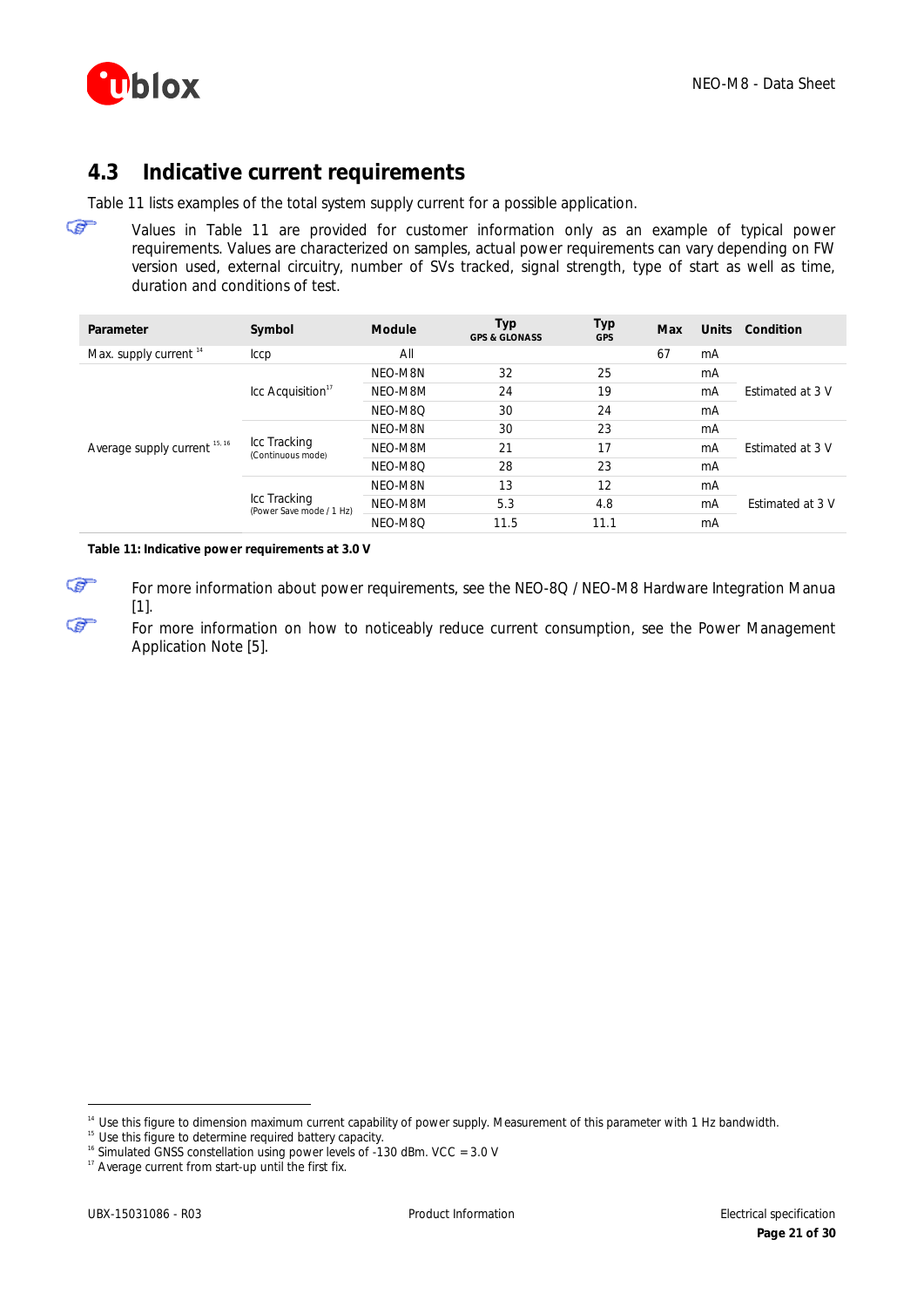

# <span id="page-21-0"></span>**4.4 SPI timing diagrams**

In order to avoid incorrect operation of the SPI, the user needs to comply with certain timing conditions. The following signals need to be considered for timing constraints:

| Symbol          | Description         |
|-----------------|---------------------|
| SPI CS_N (SS_N) | Slave select signal |
| SPI CLK (SCK)   | Slave clock signal  |

#### **Table 12: Symbol description**



**Figure 3: SPI timing diagram**

### <span id="page-21-1"></span>**4.4.1 Timing recommendations**

The recommendations below are based on a firmware running from Flash memory.

| Parameter                  | Description                 | Recommendation                     |
|----------------------------|-----------------------------|------------------------------------|
| $t_{\text{init}}$          | Minimum Initialization Time | 10 us                              |
| $t_{\text{des}}$           | Deselect Time               | l ms.                              |
| $t_{\rm hit}$              | Minimum bit time            | 180 ns (5.5 MHz max bit frequency) |
| $\mathbf{t}_{\text{byte}}$ | Minimum byte period         | 8 ms (125 kHz max byte frequency)  |

**Table 13: SPI timing recommendations**

F

The values in the above table result from the requirement of an error-free transmission. By allowing just a few errors and disabling the glitch filter, the bit rate can be increased considerably.

# <span id="page-21-2"></span>**4.5 DDC timing diagrams**

The DDC interface is  $I^2C$  Fast Mode compliant. For timing parameters consult the  $I^2C$  standard.

☞

The maximum bit rate is 400 kb/s. The interface stretches the clock when slowed down when serving interrupts, so real bit rates may be slightly lower.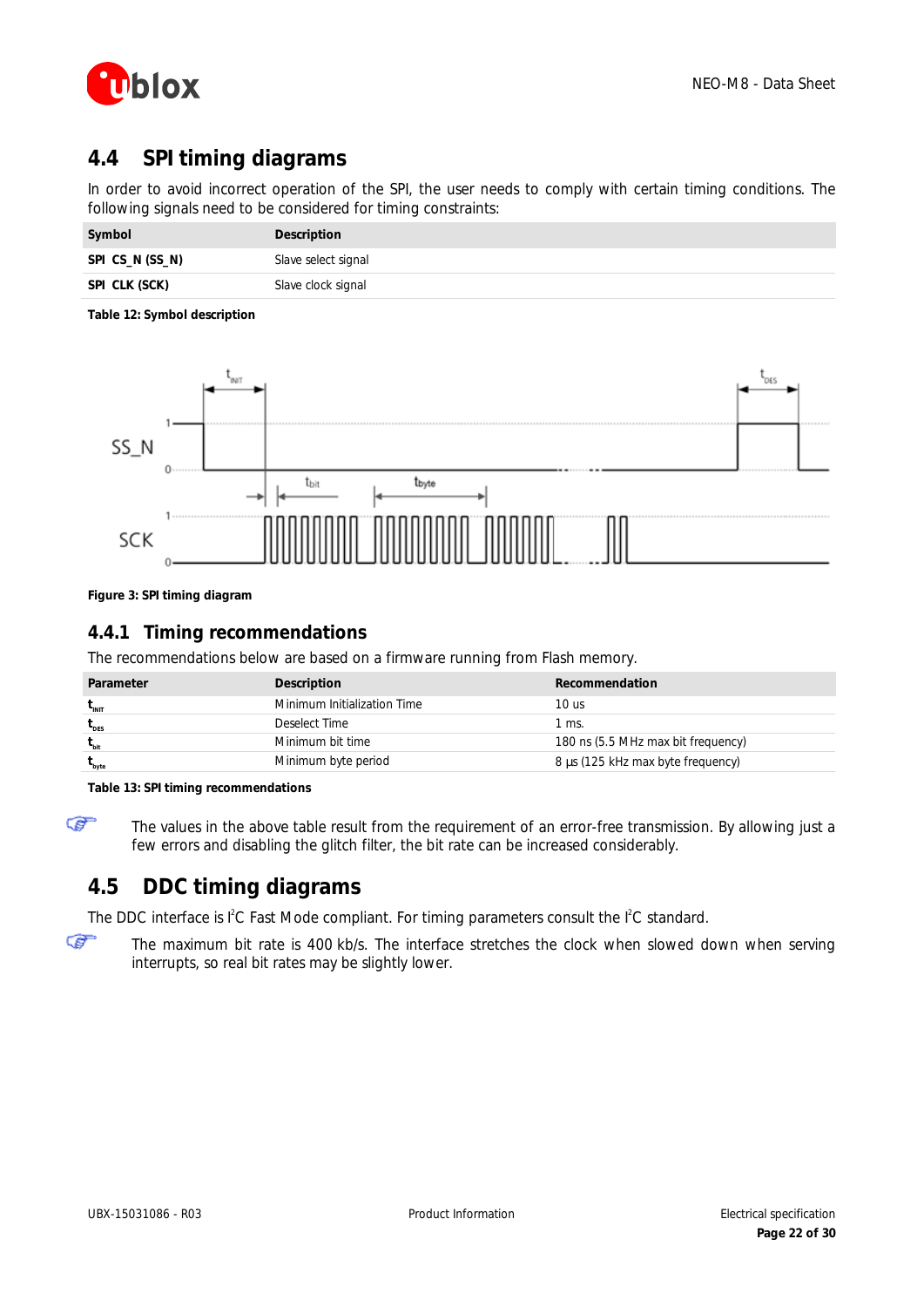

# <span id="page-22-0"></span>**5 Mechanical specifications**



**Figure 4: Dimensions** 

G

For information about the paste mask and footprint, see the *NEO-8Q / NEO-M8 Hardware Integration Manua* [\[1\].](#page-28-2)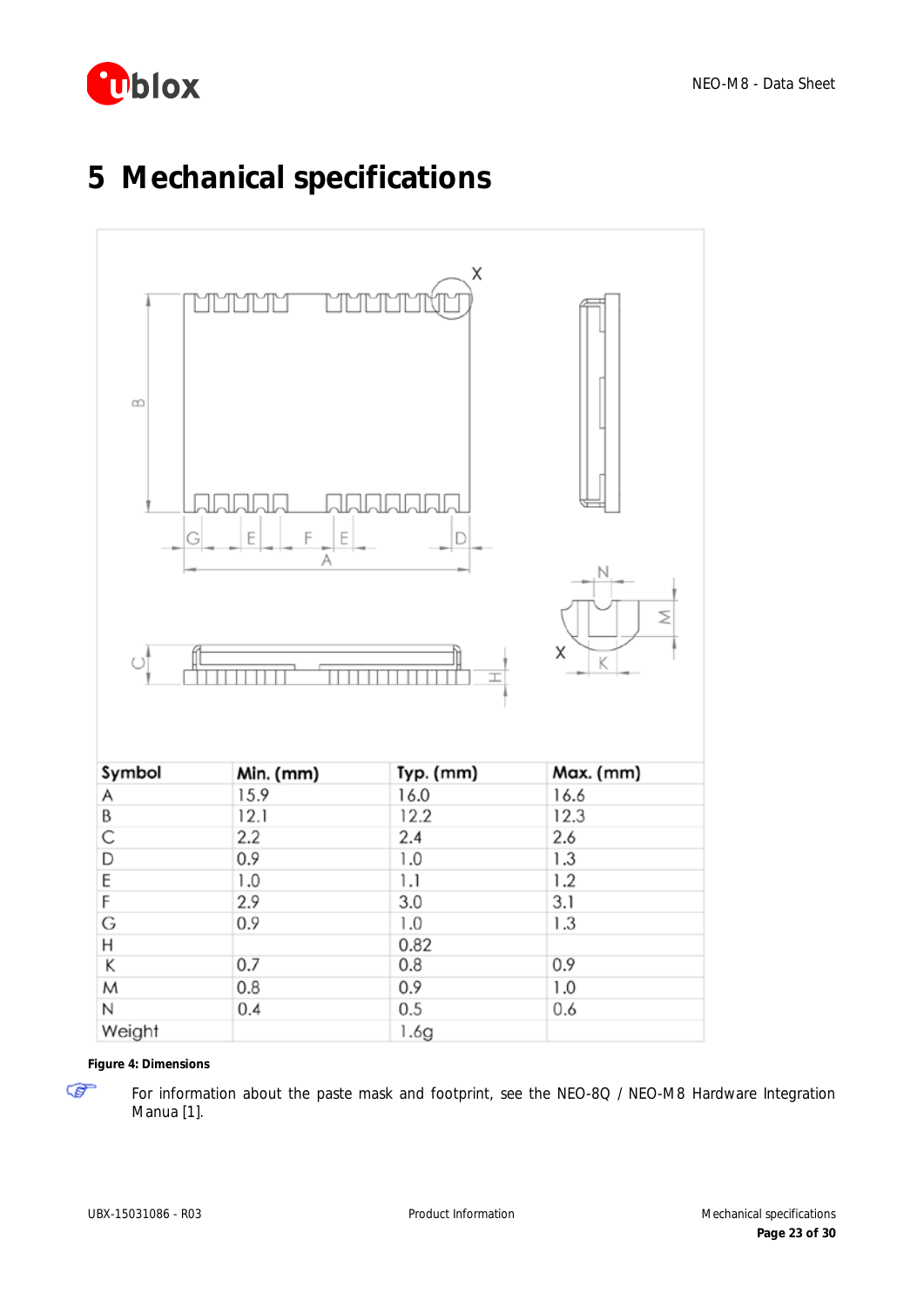

# <span id="page-23-0"></span>**6 Reliability tests and approvals**

## <span id="page-23-1"></span>**6.1 Reliability tests**

F All NEO-M8 modules are based on AEC-Q100 qualified GNSS chips.

Tests for product family qualifications are according to ISO 16750 "Road vehicles – environmental conditions and testing for electrical and electronic equipment", and appropriate standards.

## <span id="page-23-2"></span>**6.2 Approvals**



Products marked with this lead-free symbol on the product label comply with the "Directive 2002/95/EC of the European Parliament and the Council on the Restriction of Use of certain Hazardous Substances in Electrical and Electronic Equipment" (RoHS). All u-blox M8 GNSS modules are RoHS compliant.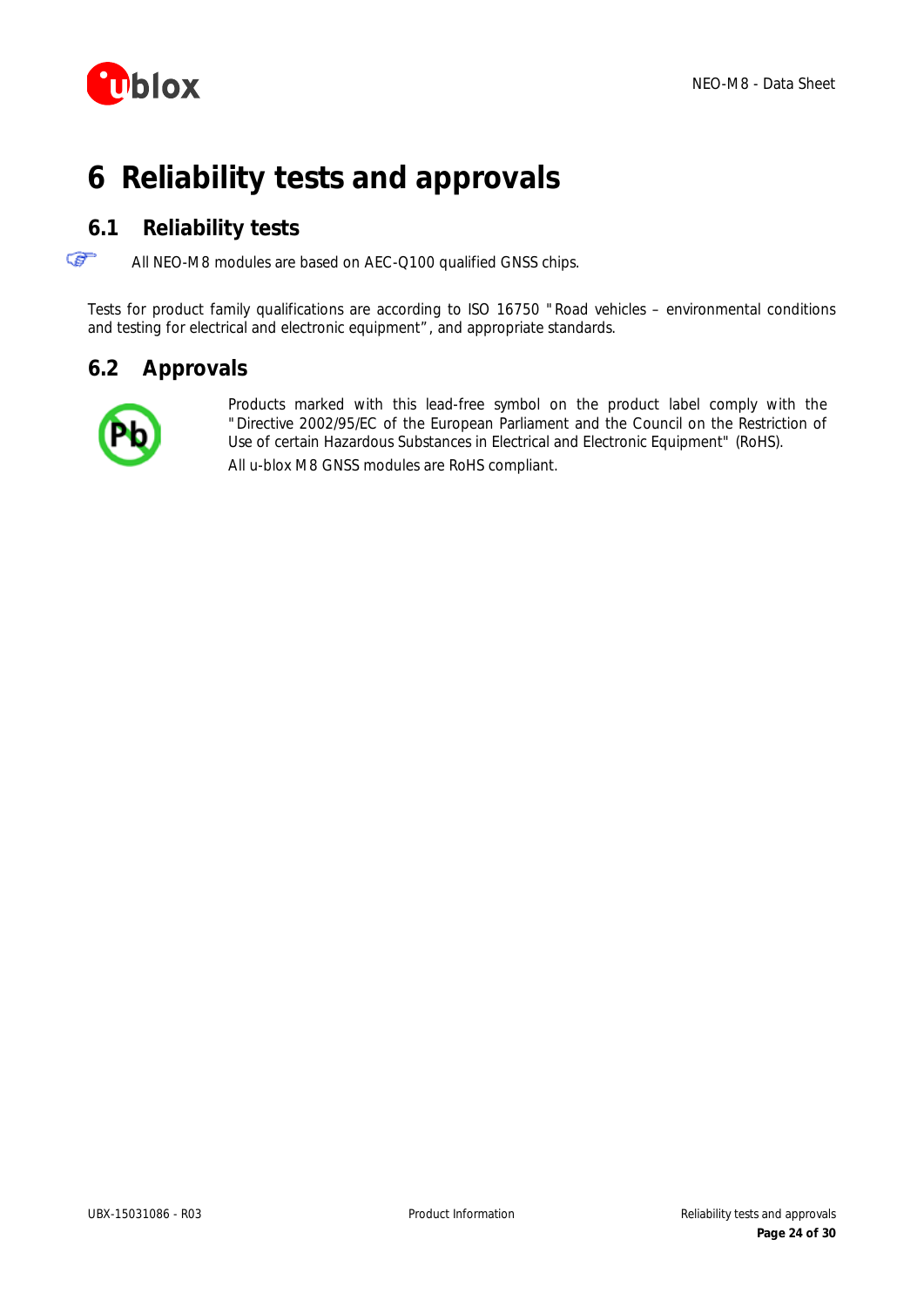

# <span id="page-24-0"></span>**7 Product handling & soldering**

# <span id="page-24-1"></span>**7.1 Packaging**

The NEO-M8 GNSS modules are delivered as hermetically sealed, reeled tapes in order to enable efficient production, production lot set-up and tear-down. For more information see the *u-blox Package Information Guide* [\[3\].](#page-28-7)

## <span id="page-24-2"></span>**7.1.1 Reels**

The NEO-M8 GNSS modules are deliverable in quantities of 250 pcs on a reel. The NEO-M8 modules are shipped on Reel Type B, as specified in the *u-blox Package Information Guide* [\[3\].](#page-28-7)

### <span id="page-24-3"></span>**7.1.2 Tapes**

The dimensions and orientations of the tapes for NEO-M8 modules are specified in [Figure 5.](#page-24-4)



Feed Direction



<span id="page-24-4"></span>**Figure 5: Dimensions and orientation for NEO-M8 modules on tape**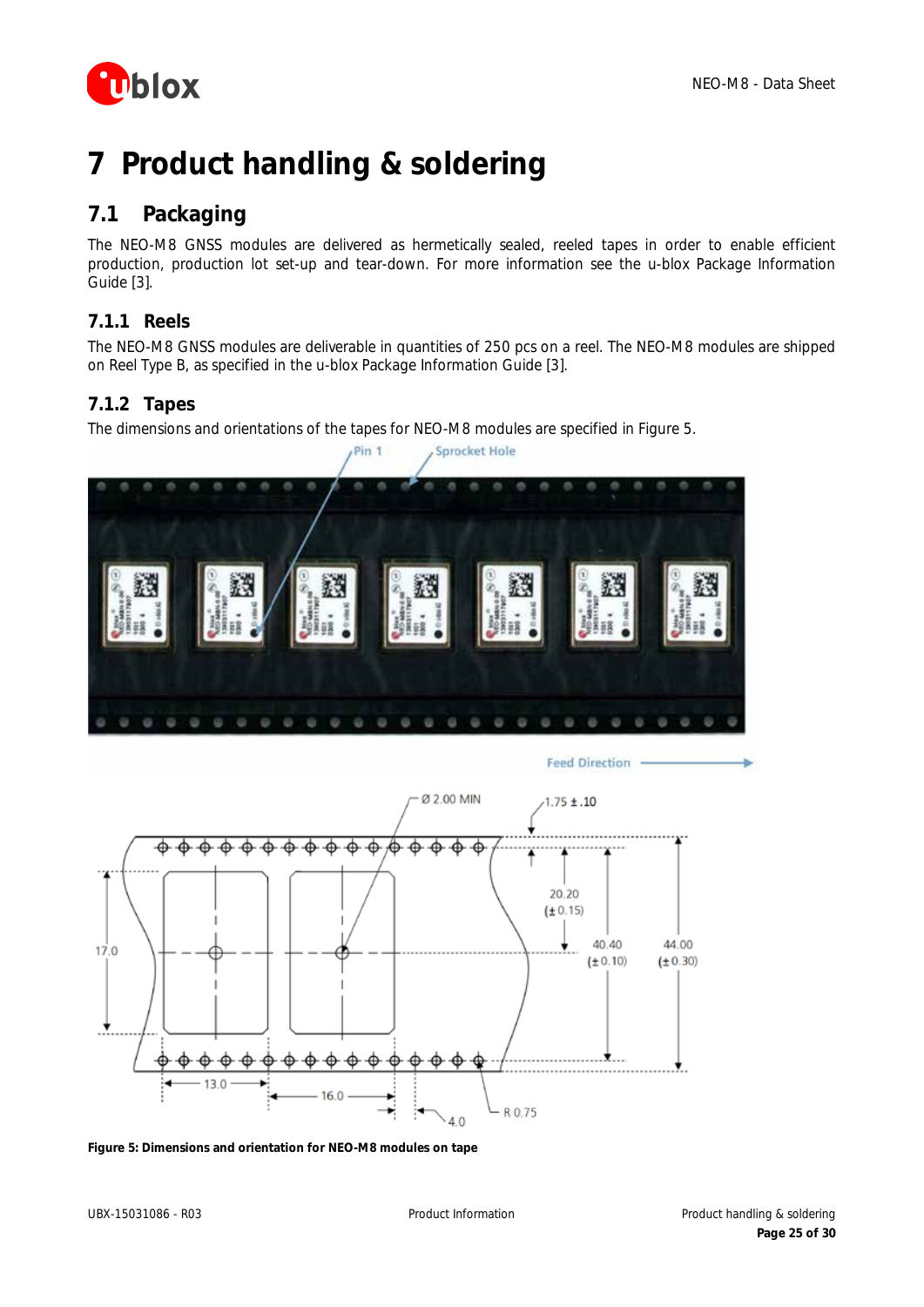

# <span id="page-25-0"></span>**7.2 Shipment, storage and handling**

For important information regarding shipment, storage and handling see the *u-blox Package Information Guide* [\[3\].](#page-28-7)

### <span id="page-25-1"></span>**7.2.1 Moisture Sensitivity Levels**

The Moisture Sensitivity Level (MSL) relates to the packaging and handling precautions required. The NEO-M8 modules are rated at MSL level 4.

ক্ত For MSL standard see IPC/JEDEC J-STD-020, which can be downloaded from [www.jedec.org.](http://www.jedec.org/) **P** For more information regarding MSL see the *u-blox Package Information Guide* [\[3\].](#page-28-7)

### <span id="page-25-2"></span>**7.2.2 Reflow soldering**

Reflow profiles are to be selected according u-blox recommendations (see the *NEO-8Q / NEO-M8 Hardware Integration Manual* [\[1\]\).](#page-28-2)

### <span id="page-25-3"></span>**7.2.3 ESD handling precautions**

 $\sqrt{2}$ 

#### **NEO-M8 modules are Electrostatic Sensitive Devices (ESD). Observe precautions for handling! Failure to observe these precautions can result in severe damage to the GNSS receiver!**

GNSS receivers are Electrostatic Sensitive Devices (ESD) and require special precautions when handling. Particular care must be exercised when handling patch antennas, due to the risk of electrostatic charges. In addition to standard ESD safety practices, the following measures should be taken into account whenever handling the receiver:

- Unless there is a galvanic coupling between the local GND (i.e. the work table) and the PCB GND, then the first point of contact when handling the PCB must always be between the local GND and PCB GND.
- Before mounting an antenna patch, connect ground of the device
- When handling the RF pin, do not come into contact with any charged capacitors and be careful when contacting materials that can develop charges (e.g. patch antenna ~10 pF, coax cable  $~50-80$  pF/m, soldering iron, ...)
- To prevent electrostatic discharge through the RF input, do not touch any exposed antenna area. If there is any risk that such exposed antenna area is touched in non ESD protected work area, implement proper ESD protection measures in the design.
- When soldering RF connectors and patch antennas to the receiver's RF pin, make sure to use an ESD safe soldering iron (tip).





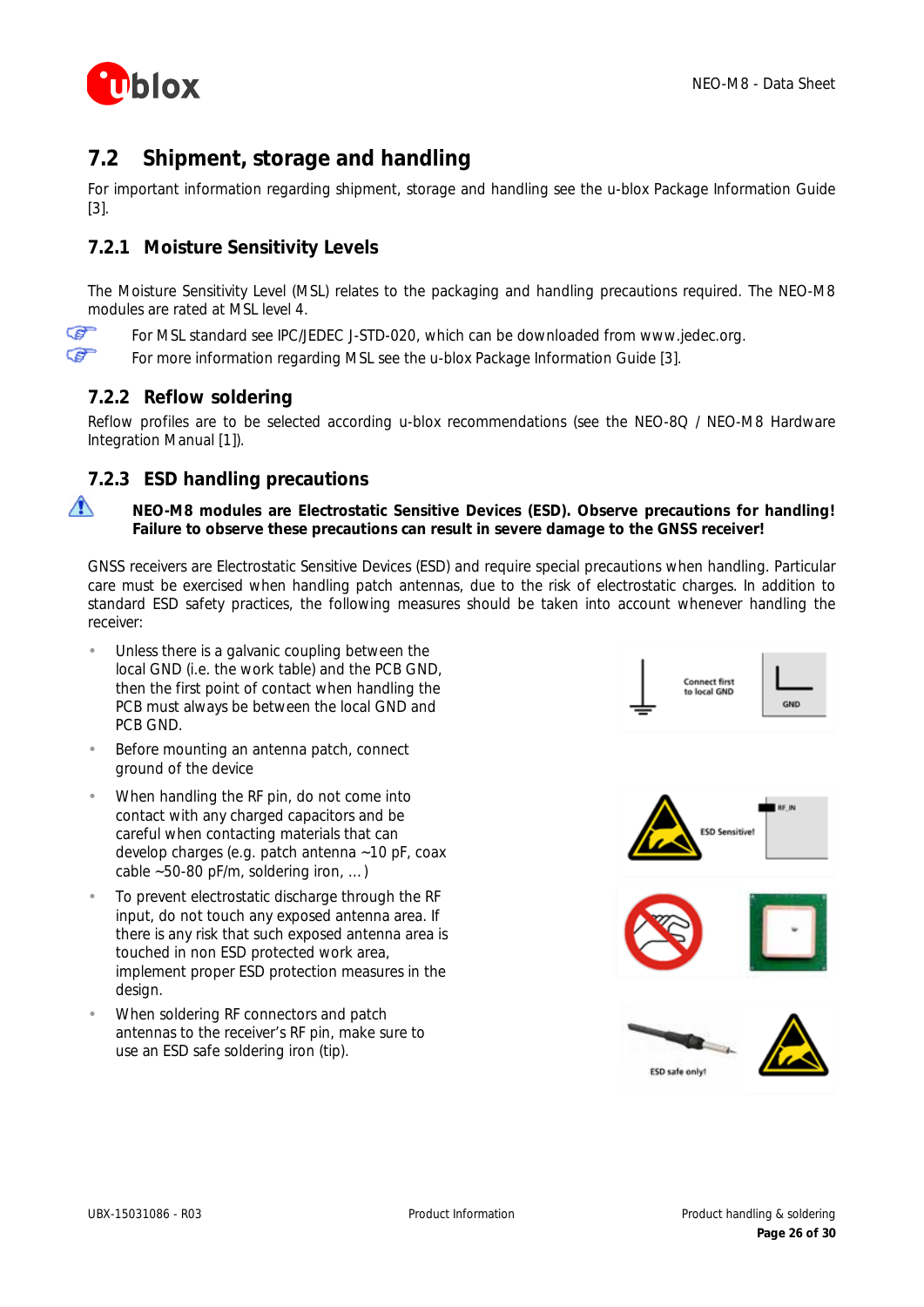

# <span id="page-26-0"></span>**8 Default messages**

| Interface                      | Settings                                                                                                                                                                                                                                                                                                               |
|--------------------------------|------------------------------------------------------------------------------------------------------------------------------------------------------------------------------------------------------------------------------------------------------------------------------------------------------------------------|
| <b>UART Output</b>             | 9600 Baud, 8 bits, no parity bit, 1 stop bit<br>Configured to transmit both NMEA and UBX protocols, but only the following NMEA (and no UBX)<br>messages have been activated at start-up:<br>GGA, GLL, GSA, GSV, RMC, VTG, TXT                                                                                         |
| <b>USB Output</b>              | Configured to transmit both NMEA and UBX protocols, but only the following NMEA (and no UBX)<br>messages have been activated at start-up:<br>GGA, GLL, GSA, GSV, RMC, VTG, TXT<br>USB Power Mode: Bus Powered                                                                                                          |
| <b>UART</b> Input              | 9600 Baud, 8 bits, no parity bit, 1 stop bit, Autobauding disabled<br>Automatically accepts following protocols without need of explicit configuration:<br>UBX, NMEA, RTCM<br>The GNSS receiver supports interleaved UBX and NMEA messages.                                                                            |
| USB Input                      | Automatically accepts following protocols without need of explicit configuration:<br>UBX, NMEA<br>The GPS receiver supports interleaved UBX and NMEA messages.<br>USB Power Mode: Bus Powered                                                                                                                          |
| <b>DDC</b>                     | Fully compatible with the I <sup>2</sup> C industry standard, available for communication with an external host CPU or<br>u-blox cellular modules, operated in slave mode only. Default messages activated.<br>NMEA and UBX are enabled as input messages, only NMEA as output messages.<br>Maximum bit rate 400 kb/s. |
| <b>SPI</b>                     | Allow communication to a host CPU, operated in slave mode only. Default messages activated. SPI is not<br>available in the default configuration.                                                                                                                                                                      |
| <b>TIMEPULSE</b><br>(1 Hz Nav) | 1 pulse per second, synchronized at rising edge, pulse length 100 ms                                                                                                                                                                                                                                                   |

#### **Table 14: Default messages**



Refer to the *u-blox 8 / u-blox M8 Receiver Description Including Protocol Specification* [\[2\]](#page-28-3) for information about further settings.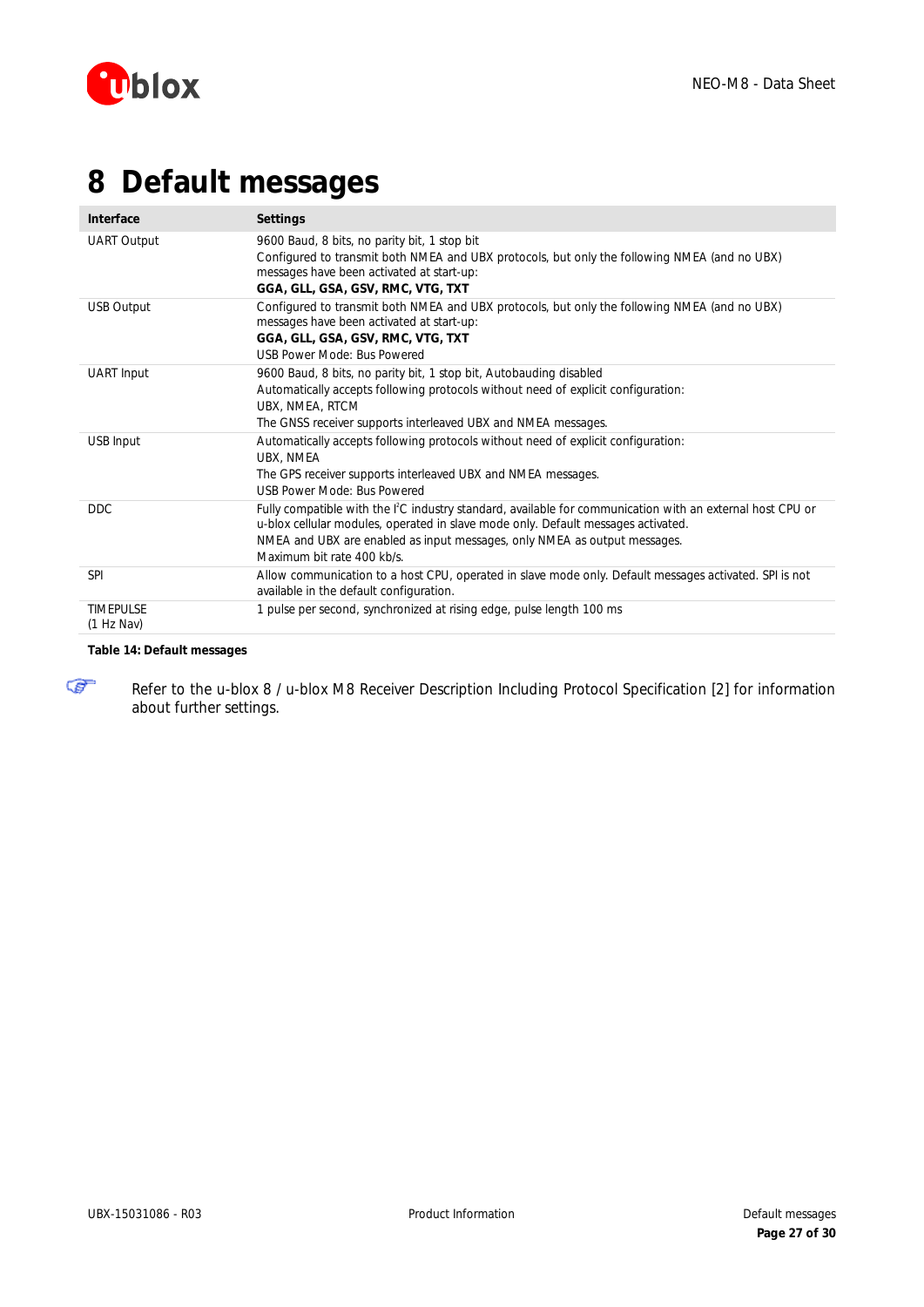

# <span id="page-27-0"></span>**9 Labeling and ordering information**

# <span id="page-27-1"></span>**9.1 Product labeling**

The labeling of u-blox NEO-M8 GNSS modules includes important product information. The location of the NEO-M8 product type number is shown in [Figure 6.](#page-27-4)



<span id="page-27-4"></span>**Figure 6: Location of product type number on u-blox NEO-M8 module label**

# <span id="page-27-2"></span>**9.2 Explanation of codes**

Three different product code formats are used. The **Product Name** is used in documentation such as this data sheet and identifies all u-blox M8 products, independent of packaging and quality grade. The **Ordering Code** includes options and quality, while the **Type Number** includes the hardware and firmware versions. [Table 15](#page-27-5) shows the structure of these three different formats.

| Format              | <b>Structure</b> |
|---------------------|------------------|
| <b>Product Name</b> | PPP-TGV          |
| Ordering Code       | PPP-TGV-N        |
| <b>Type Number</b>  | PPP-TGV-N-XX     |

<span id="page-27-5"></span>**Table 15: Product Code Formats**

The parts of the product code are explained in [Table 16.](#page-27-6)

| Code         | Meaning                | Example                                                                                             |
|--------------|------------------------|-----------------------------------------------------------------------------------------------------|
| <b>PPP</b>   | Product Family         | NFO.                                                                                                |
| TG           | Platform               | $M8 = u$ -blox M8                                                                                   |
| V            | Variant                | Function set $(A-Z)$ , T = Timing, R = DR, etc.                                                     |
| <sup>N</sup> | Option / Quality Grade | Describes standardized functional element or quality grade<br>$0 =$ Default variant, A = Automotive |
| XX           | <b>Product Detail</b>  | Describes product details or options such as hard- and software revision, cable length, etc.        |

<span id="page-27-6"></span>**Table 16: part identification code**

# <span id="page-27-3"></span>**9.3 Ordering codes**

| Ordering No. | Product                                                                               |
|--------------|---------------------------------------------------------------------------------------|
| NFO-M8M-0    | u-blox M8 Concurrent GNSS LCC Module, crystal, ROM, 12.2x16 mm, 250 pcs/reel          |
| NFO-M8N-0    | u-blox M8 Concurrent GNSS LCC Module, TCXO, flash, SAW, LNA, 12.2x16 mm, 250 pcs/reel |
| NEO-M8Q-0    | u-blox M8 Concurrent GNSS LCC Module, TCXO, ROM, SAW, LNA, 12.2x16 mm, 250 pcs/reel   |

#### **Table 17: Product ordering codes for professional grade modules**

Product changes affecting form, fit or function are documented by u-blox. For a list of Product Change Notifications (PCNs) see our website.

F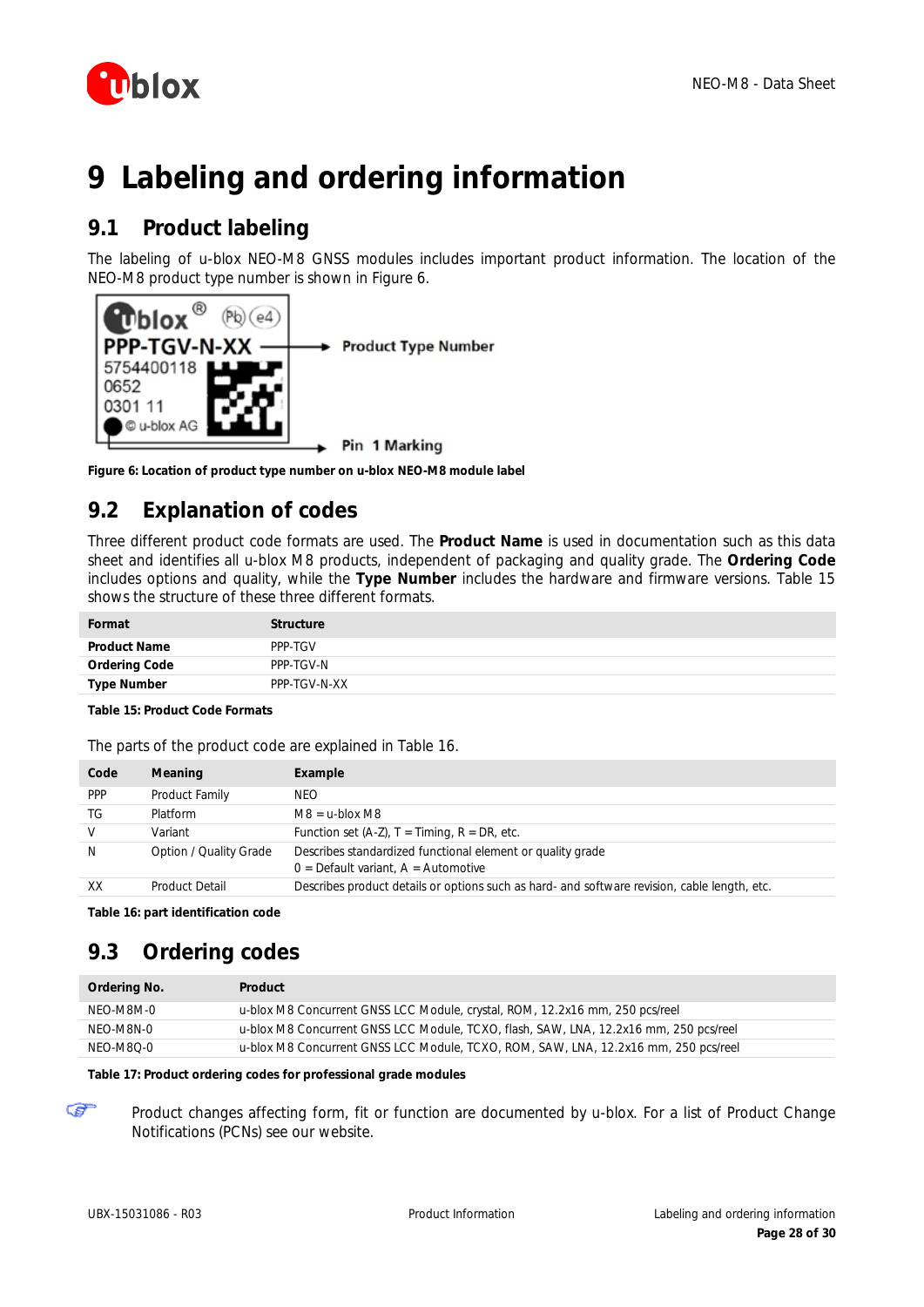

F

# <span id="page-28-0"></span>**Related documents**

- <span id="page-28-2"></span>[1] NEO-8Q / NEO-M8 Hardware Integration Manual, Doc. No. UBX-15029985
- <span id="page-28-3"></span>[2] u-blox 8 / u-blox M8 Receiver Description including Protocol Specification (Public version), Doc. No. UBX-13003221
- <span id="page-28-7"></span>[3] u-blox Package Information Guide, Doc. No. UBX-14001652
- <span id="page-28-4"></span>[4] RTCM 10402.3 Recommended Standards for Differential GNSS, Ver. 2.3, RTCM AUG. 20, 2001
- <span id="page-28-6"></span>[5] Power Management Application Note, Doc. No. UBX-13005162
- <span id="page-28-5"></span>[6] Radio Resource LCS Protocol (RRLP), (3GPP TS 44.031 version 11.0.0 Release 11)

For regular updates to u-blox documentation and to receive product change notifications, register on our homepage [\(http://www.u-blox.com\)](http://www.u-blox.ch/).

# <span id="page-28-1"></span>**Revision history**

| Revision   | Date        | <b>Name</b> | Status / Comments                                                       |
|------------|-------------|-------------|-------------------------------------------------------------------------|
| <b>RO1</b> | 28-Jan-2016 | byou        | Advance Information                                                     |
| R02        | 01-Jun-2016 | byou        | Added NEO-M8M and NEO-M8Q variant information, pin name change advisory |
| R03        | 05-Aug-2016 | byou        | Product Information                                                     |